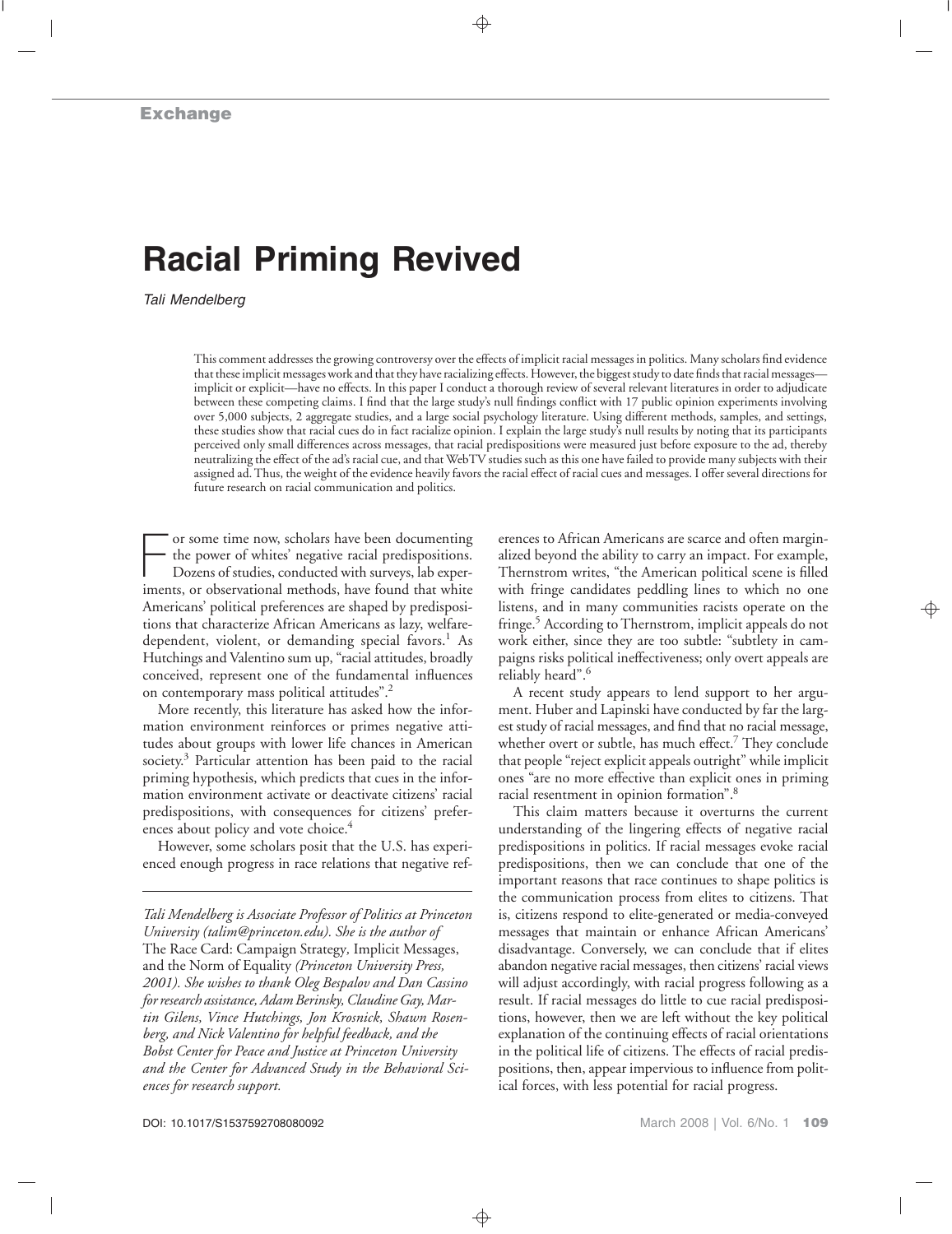As important as is the dynamic of racial politics in the U.S., the issues at hand are broader than that. Scholars have now extended the investigation of communication and group divisions to a variety of social groups in the U.S. and across countries.<sup>9</sup> At stake, then, is the general question of how and why, as well as whether, elite communication leads to more or less social conflict in politics.

## **The Controversy Outlined**

To study the impact of negative racial cues, investigators first assess citizens' exposure to these messages, with most studies using experimental design to randomly assign a viewer either to a stereotypical racial cue (e.g., a black criminal) or to a counter-stereotypical or a nonracial cue (e.g., a white criminal, or a cue on an issue unrelated race, such as the environment). They then measure viewers' subsequent preferences for relevant candidates or policies, and test for evidence that the racial cue caused a racialized reaction. The racialized reaction can take several forms. In a common version of this design, investigators assess citizens' level of longstanding negative racial predispositions (stereotypes, resentments, etc.), and test for evidence that the racial cue caused *racial priming,* defined as the increased impact of negative racial predispositions on relevant candidates or policy opinions.<sup>10</sup>

This general approach to the impact of negative racial cues applies to studies of *implicit* racial cues or messages as well. Implicit messages are distinguished from explicit messages, which use "racial nouns or adjectives to endorse white prerogatives, to express anti-black sentiment, to represent racial stereotypes, or to portray a threat from African Americans."<sup>11</sup> Implicit messages have a similar content but use a more subtle and indirect communication style by omitting racial nouns and adjectives such as "blacks" or "racial". The racial message thus appears peripheral and less objectionable. The message works implicitly either because it uses negative images of the target group that appear coincidental to the main message, which is delivered without racial words; or because it uses words that have racial associations but are not racial nouns or adjectives and therefore do not appear to focus on race.<sup>12</sup> Examples are a message about a criminal that includes an image of a black man with criminal traits, or the phrase "inner city," which has been paired often with predominantly black, run-down residential areas. The claim of the implicit literature is that egalitarian norms now prohibit the use of any communication that would be perceived as racist.<sup>13</sup> Elite communication of racial stereotypes thus takes place in a more subtle fashion.<sup>14</sup> These more subtle messages work because their racial cues can operate outside the perceiver's awareness; the audience attends to the racial content just enough to process it, but does not attend to the fact that the content is racial.

This implicit/explicit model has been most closely tested with a research design that contrasts implicitly racial messages against explicitly racial messages (which make the racial content obvious by using categorical racial nouns), nonracial messages devoid of any racial association, or counter-stereotypical messages that cast whites in a negative light or blacks in a positive one. This model is perhaps most elaborated and most thoroughly tested in Mendelberg, the subject of Huber and Lapinski's critique.<sup>15</sup> Mendelberg conducted three experiments and a survey study and found consistently that implicitly racial messages were much more effective than any other type at eliciting racial priming.16

The Huber and Lapinski article, by contrast, finds no evidence that any race cues have any statistically significant effects. It concludes that implicit appeals are no more effective at priming racial predispositions than are explicit appeals, and that neither one is effective relative to a nonracial control message. According to Huber and Lapinski, there is a small exception among low education respondents, whose resentment is slightly activated by both implicit and explicit messages (although this result is not statistically significant).17 But the authors conclude that "more generally, across all four policy areas and for both education levels, there are no instances in which the opinions of those viewing the implicit and explicit appeals are distinguishable" and that "one cannot evoke more conservative responses to opinion questions by covertly appealing to underlying anti-black predispositions".18 They explain the discrepancy with Mendelberg by referring to her smaller, less representative, and geographically narrower sample, in contrast with Huber and Lapinski's large, representative national sample.<sup>19</sup> They further argue (in error) that Mendelberg did not use a nonracial control condition.20

I make two main points in response, each of which I will elaborate below. The first point is that Huber and Lapinski's findings—that racial cues do not generate any racial effects—do not square with several large, even massive, literatures showing that racial cues do affect opinion. These literatures also repeatedly replicate the more specific claim rejected by Huber and Lapinski—that racialization often works implicitly. Huber and Lapinski's null findings are a large anomaly, and require explanation.

The second point is that Huber and Lapinski's evidence shows that their experimental manipulations did not work. This is true not only in the sense of null results, but in the sense that subjects do not appear to be able to tell Huber and Lapinski's messages apart clearly. In addition, there is reason to believe that many, perhaps most, of their subjects in fact were not exposed to any message. If twothirds of responses on the key causal variable consist of measurement error, then the variable's impact may be severely under-estimated. Moreover, Huber and Lapinski's is the only study that measures racial predispositions just before exposing subjects to ads; in doing so it likely primed subjects in every condition and neutralized the distinctive effects of the implicit racial ad.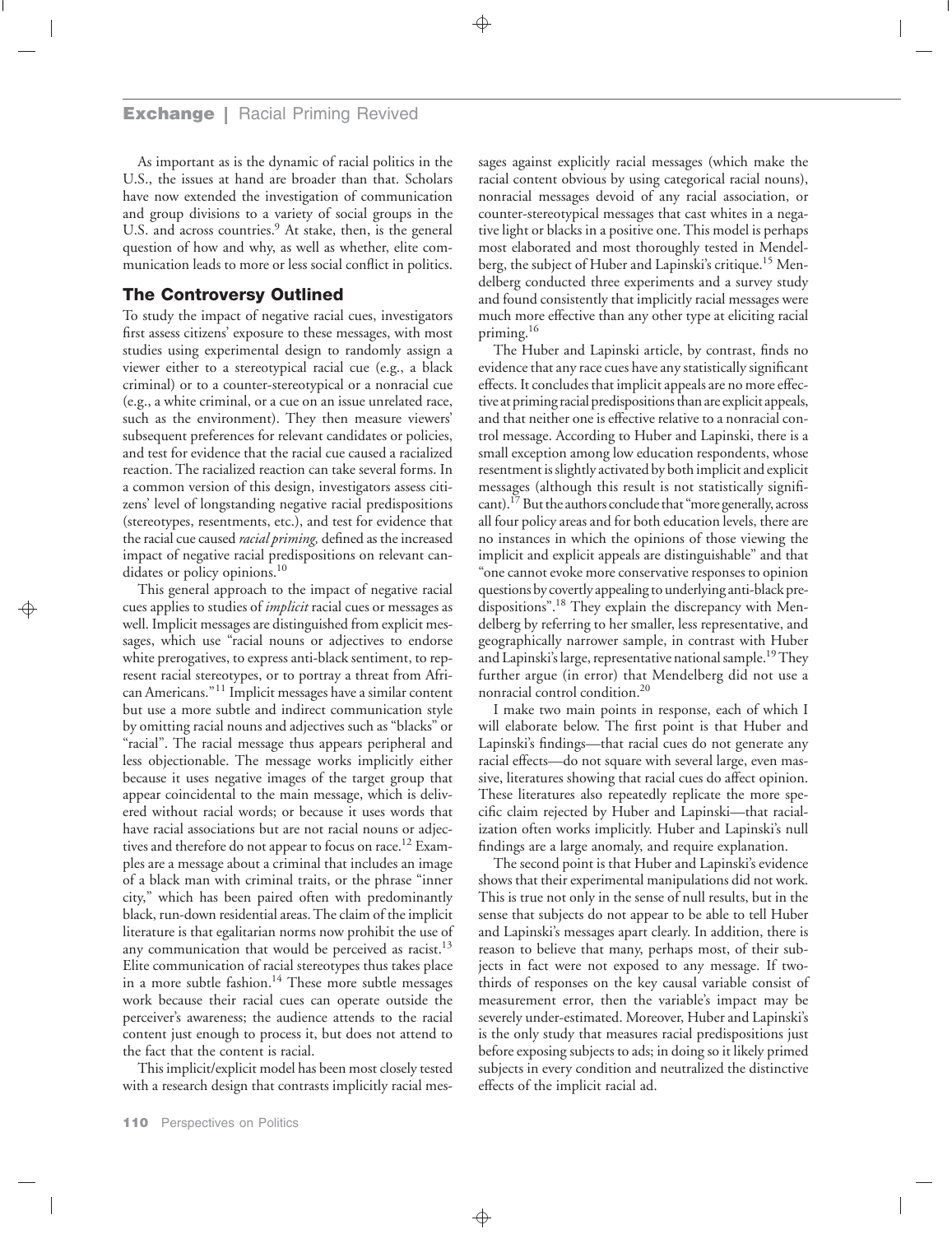## **Evidence for a Dynamic View of Race**

### *Social Psychology Studies*

The largest literature in conflict with Huber and Lapinski's null findings is found in social psychology. Hundreds of studies demonstrate that race cues are primed by racial stereotypes. Moreover, this literature also makes the specific point critiqued by Huber and Lapinski—that racial cues often work in an implicit way, that is, without awareness. This is an important development because it comes on the heels of studies showing a dramatic drop in explicit measures of racial stereotypes and prejudice, with social desirability a heavy influence.<sup>21</sup> In counterpoint to that decline, hundreds of studies have shown that less overt measures—measures not easily available for selfregulation—reveal high levels of racial stereotyping and bias. The conclusion is thus not that racial stereotyping and bias have disappeared, but rather that they continue to operate in a more subtle fashion.

There are many implicit cue designs, and space permits me only a partial review here. One common type of implicit priming study exposes subjects to a subliminal racial cue, such as the words "black" or "white." The exposure is too quick to register consciously; that is, when asked, subjects are not able to say that they saw these words. Nevertheless, subjects exposed to the word "black" and who are asked to indicate whether subsequent letter strings represent real words or not are quicker and more accurate in classifying negative than positive stereotypical words; the reverse is true for those exposed to "white".22 In a related design, subjects cued with images of blacks are more likely to misidentify innocuous objects as weapons, while white images lead to mistaking weapons for innocuous objects.<sup>23</sup> In turn, subliminally cuing objects or concepts associated with black stereotypes leads to more attention to black faces, with the relationship strongest for more stereotypical black faces.24 Despite declines in overt stereotyping and Americans' near-universal endorsement of equal treatment under the law, exposure to black faces leads to discrimination in murder cases when race is cued by black-on-white murder (that is, when race is salient because of the apparently racial nature of the crime). In actual, real-world cases where this race cue is present, defendants with more stereotypical black faces are sentenced to die at more than twice the rate of defendants with less stereotypical black faces (58 percent versus 24 percent), controlling on mitigating and aggravating circumstances and murder severity.<sup>25</sup> These effects are for real juries deciding real cases and sentencing real defendants.

Perhaps the most famous of these designs is the Implicit Association Test (IAT).<sup>26</sup> Subjects are asked to distinguish among black and white faces, and among positive and negative words, by pressing different computer keys. They are then asked to press a single key for a face paired with a word. Bias is measured by the difference between the speed of response to the black-positive versus white-positive pairings, and to white-negative versus black-negative pairings. All demographic groups show much more racial bias on this measure than they reveal in explicit measures, with faster reactions to white-positive and black-negative. $27$ Sixty-one studies have shown an association between the IAT and relevant behaviors. Of particular interest is its high predictive validity with relevant behaviors outside people's normal awareness or control, such as brain scans and automatic eye movements or body language.<sup>28</sup>

Implicit stereotyping has been replicated over time, situation, stimuli, samples and target groups.<sup>29</sup> These results are not an artifact of student samples or artificial decisions. The findings have been replicated or validated with, for example, judgments by police officers, juries, and judges, with some studies examining real-world decisions.<sup>30</sup>

So the evidence suggests that racial cues racialize people's responses even though—and especially when—people are unaware that they have been exposed to racial cues, and that their decisions are shaped by racial stereotypes or attitudes. These findings, along with the dramatic decrease in explicit stereotyping, lend support to the claim rejected by Huber and Lapinski: that racial messages are likely to work, and to work implicitly. However, because these studies tend to deal with cues and responses that are often removed from political decisions, their evidence is insufficient. I therefore turn to studies of public opinion.

#### *Studies of Media and Public Opinion*

The specific literature of greatest relevance is the set of studies of the impact of racial media messages on public opinion (see table 1 for a summary of sample characteristics and other relevant information).<sup>31</sup> The implicit cueing results reviewed above are also obtained with realistic news messages. For example, Johnson et al conducted an experiment to test for implicit stereotyping in criminal justice judgments.<sup>32</sup> They first exposed subjects to newspaper stories featuring either violent crimes or crimeirrelevant stories, with suspects' race unspecified. Then subjects read a description of a violent crime. The investigators used photos to manipulate the defendant's race to be black, white, or unspecified (no photo). The violent media stories increased internal attributions of the defendant's behavior for black but not white defendants, increasing the likelihood of guilty verdicts. The violent crime stories primed racial stereotypes that were applied in judgments of black defendants.

A more political application of the implicit stereotyping literature is found in Terkildsen, whose findings support the notion that racial predispositions can be activated out of awareness through an implicit process.<sup>33</sup> She exposed subjects to a manufactured newspaper story describing a fictional gubernatorial candidate. Inserted was a photo of the supposed candidate, a male "morphed" to appear either dark-skinned black, light-skinned black, or white. All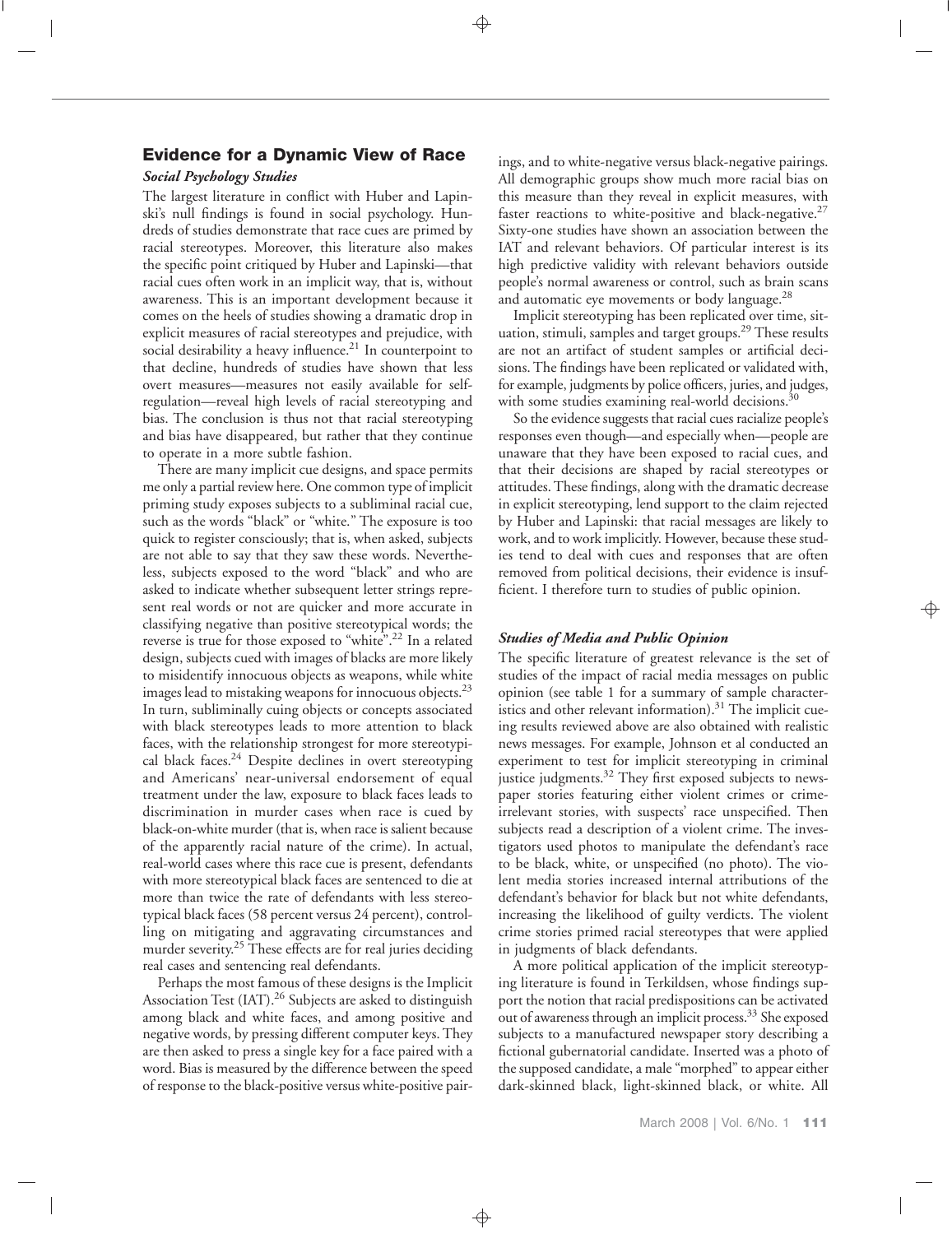| Table 1 |                                                            |  |  |  |  |
|---------|------------------------------------------------------------|--|--|--|--|
|         | Public opinion studies finding racial effects of race cues |  |  |  |  |

| Article                                                                | <b>Racial Cue</b>                                                                            | Year<br>conducted             | <b>No</b>                               | Sample                                                                                                                             |
|------------------------------------------------------------------------|----------------------------------------------------------------------------------------------|-------------------------------|-----------------------------------------|------------------------------------------------------------------------------------------------------------------------------------|
| 1. Terkildsen 1993                                                     | Image of candidate                                                                           | 1991-1992                     | 409                                     | Racially diverse Kentucky jury                                                                                                     |
| 2. Nelson and Kinder 1996<br>3. Peffley, Shields, and<br>Williams 1996 | Images of people<br>Image of perpetrator in a TV<br>news story about crime                   | Early 1990s<br><b>Unknown</b> | 84<br>83                                | pool<br>White Michigan students<br>White Midwestern students                                                                       |
| 4. Johnson et al 1997                                                  | News story about crime, then<br>image of perpetrator                                         | Unknown                       | 100                                     | White North Carolina students                                                                                                      |
| 5. Mendelberg 1997                                                     | TV news of campaign with<br>images of welfare recipients                                     | 1992                          | 77                                      | White Michigan students                                                                                                            |
| 6. Valentino 1999                                                      | News story with images of<br>perpetrator                                                     | 1996                          | 289                                     | Racially diverse adult Los<br>Angeles area residents                                                                               |
| 7. Gilliam and Iyengar 2000                                            | News story with images of<br>perpetrator                                                     | 1995-1997                     | 2331                                    | Racially diverse adult Los<br>Angeles area residents                                                                               |
| 8. Domke 2001                                                          | News articles with race-coded<br>words                                                       | Unknown                       | 160                                     | Racially diverse older<br>undergraduate students<br>enrolled in evening degree<br>courses in a major<br>Northwest university       |
| 9. Mendelberg 2001, ch. 6                                              | Campaign messages about<br>Willie Horton, measured by<br>date of interview                   | 1988                          | 900                                     | Whites in NES national random<br>sample                                                                                            |
| 10. Mendelberg 2001, ch. 7                                             | TV news of campaign with<br>images of welfare recipients                                     | 1993                          | 251                                     | Randomly drawn white<br>residents of Ann Arbor and<br>Ypsilanti, MI                                                                |
| 11. Mendelberg 2001, ch. 8                                             | TV news of campaign with<br>images of welfare recipients                                     | 1995                          | 228                                     | Randomly drawn white NJ<br>residents                                                                                               |
| 12. Gilliam, Valentino, and<br>Beckmann 2002                           | News story with images of<br>perpetrator                                                     | 1997                          | 390                                     | White adult Los Angeles area<br>residents                                                                                          |
| 13. Valentino, Hutchings, and<br><b>White 2002</b>                     | Campaign ads on "wasteful<br>government spending" with<br>images                             | 2000                          | 346, 293 of<br>them white               | Racially diverse non-student<br>adults                                                                                             |
| 14. Valentino, Traugott, and<br>Hutchings 2002                         | Campaign ads on "wasteful<br>government spending" with<br>images                             | 2000                          | 314                                     | Racially diverse probability<br>sample of large metropolitan<br>area in the Detroit Area<br>Study, with face-to-face<br>interviews |
| 15. White 2007                                                         | Newspaper story about a<br>politician's advocacy of<br>benefits for anti-poverty<br>programs | 2003                          | 101 whites.<br>133 African<br>Americans | African American and White<br><b>Adults from Baton</b><br>Rouge, LA and Ann Arbor, MI<br>areas                                     |
| 16. White 2007                                                         | Newspaper story about<br>politicians' advocacy of<br>benefits for "inner city"<br>families   | 2006                          | 181 whites,<br>160 African<br>Americans | African American and White<br>Adults from Austin, TX and<br>Baton Rouge, LA areas                                                  |
| 17. Hurwitz and Peffley 2005                                           | Reference to "inner city"<br>criminals                                                       | 2000-2001                     | 290                                     | White adults from a nationwide<br>random digit telephone study                                                                     |

aspects of the candidate other than race and skin color were identical. Terkildsen found that both of the black candidates elicited less support than the identical white candidate. In addition, consonant with the hypothesis of implicit racial priming, the effect of negative racial predispositions on candidate support was strongest with the implicit cue, that is, the light skinned candidate. However, among subjects low in self-monitoring—people less concerned about social norms—the effect of negative racial predispositions on candidate evaluation was stronger for the dark- than the light-skinned candidate. That is, in a process much like the self-censorship documented by the psychology studies, self-monitors completely repressed the impact of their negative racial predispositions with exposure to a dark skinned candidate. In other words, light skin serves as an implicit racial cue that avoids conscious detection and circumvents whites' self-censorship. This study thus provides evidence that race cues matter: candidate skin color acts as an effective racial cue and results in racial priming. Furthermore, we also have evidence that the effect of race cues is regulated by sensitivity to norms, which represses racial predispositions. More implicit cues light skin—can better operate outside awareness, in line with the implicit stereotyping model.<sup>34</sup>

The most direct test of the hypothesis that implicit appeals prime racial predispositions, other than Mendelberg's, is Valentino, Hutchings, and White's study.<sup>35</sup> Conducted during the 2000 campaign, the study used a fictitious 30-second ad by George W. Bush promising to reduce Democrats' spending of "your tax dollars" on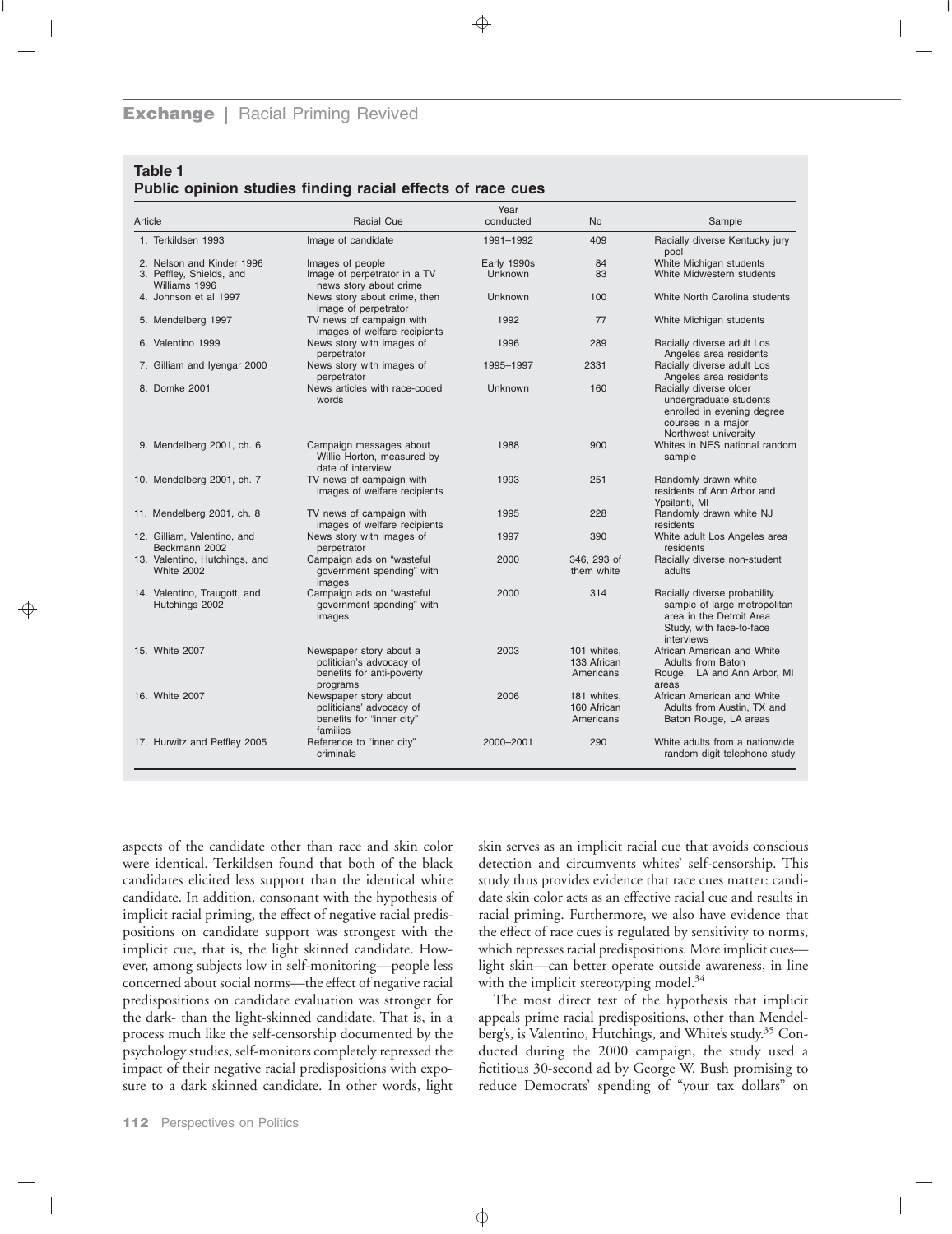"wasteful government programs" and to "reform an unfair system that only provides health care for some, while others go without proper treatment." In the "neutral visuals" condition, the investigators inserted nonracial visuals. A second condition, "race comparison," adds images of blacks (paired with the negative statements) and whites (paired with positive statements). A third condition, closely resembling Mendelberg's implicitly racial messages, used the same black images but omitted the white images ("undeserving blacks"). Two other conditions are counterstereotypical, switching images to create "deserving blacks" or "undeserving whites." The authors test for racial priming by contrasting the impact of several racial predispositions on candidate choice in the no-ad control condition against their impact in the various ad conditions, including statistical controls for education, gender, and nonracial ideology.

The results clearly support the racial priming hypothesis. The implicit, "undeserving blacks" condition primed the racial predisposition of racial resentment in vote choice more powerfully than did the other conditions. It also primed the related racial predispositions of laissez-faire racism and perception of blacks' undue influence.<sup>36</sup> Racial predispositions increase from no significant effect in the control condition to a large effect—a 62-point effect for racial resentment—in the implicit, "undeserving blacks" condition. Also replicating Mendelberg, while the implicit condition primed racial predispositions, it did not prime nonracial predispositions. Moreover, following the implicit stereotyping literature, the accessibility of racial predispositions (measured by reaction time to race-relevant words such as "black") increased after the implicitly racial cue relative to the control condition, with "race comparison" second and "neutral visuals" third. Finally, also replicating Mendelberg, counter-stereotypical messages neutralized the impact of racial predispositions (though this holds for the "deserving blacks" but not the "undeserving whites" messages). Thus, this study closely replicates Mendelberg in design and result.<sup>37</sup> These findings are all the more remarkable considering the disproportionately Democratic sample exposed to pro-Bush ads.The power of elites to promote or deflate racial politics is strong and consistent.

These authors conducted a limited replication with a probability sample of the Detroit area, using face-to-face at-home interviews. They found that the samples in their previous study, which was conducted in a lab in Ann Arbor, Michigan, and the Detroit at-home study, behaved according to a similar pattern. $38$  The similar findings matter because the Detroit area sample is much closer to national samples on relevant variables.

Nelson and Kinder also found that implicit racial cues prompt racial priming in attitudes about affirmative action.<sup>39</sup> They exposed subjects to negative (stereotypeconsistent) or positive (stereotype-inconsistent) images of blacks or to irrelevant images of whites. Racial resentment

had virtually no effect with white images, a moderately sized but statistically insignificant effect after positive images of blacks, and a very large impact with negative images of blacks.

Especially noteworthy is Hurwitz and Peffley's study, which reinforces the finding that implicit cues produce racial priming, this time with a national sample. $40$  They conducted an experiment with a nationwide random digit dialing sample of 290 in which they asked non-Hispanic whites to respond to the following question: "Some people want to increase spending for new prisons to lock up violent [inner-city] criminals. Other people would rather spend this money for antipoverty programs to prevent crime. What about you?"<sup>41</sup> One random half of the sample got a version of the question that omits the phrase "inner-city", while the other half got a version with the phrase "inner-city" inserted as indicated above. Hurwitz and Peffley found that racial attitudes (anti-black stereotypes and perceptions of racial fairness, which resemble racial resentment and laissez faire racism) influence punitive preferences on crime policy—but only when violent criminals are identified as "inner-city." With that implicit racial cue, racial predispositions became more powerful than variables measuring attitudes toward the general fairness of the justice system, equality, fear of crime, political ideology, party identification, education, gender, age, or region. The fact that racial cues caused racial priming with a national sample means that Huber and Lapinski's discrepant findings cannot be explained by their use of a national sample.

Valentino also found racial priming with implicit crimebased race cues.<sup>42</sup> He conducted an experimental study of the impact of race cues embedded in actual crime news stories on support for Bill Clinton. The racial cue was a five-second mug shot of two suspects, both of the same race. One group viewed the crime story with no images, while four other groups viewed white, black, Asian, or Hispanic male suspects, and a control group saw no crime story. The three minority conditions were pooled. The news stories with minority suspects reduced Clinton's lead over Dole by 22 percentage points over the no-crime control condition. The white suspects had no effect. In addition, the impact of perceived Clinton performance on the issue of welfare (a race-coded issue) on evaluations of Clinton obtained only after exposure to the minority suspects. Finally, only the race cues caused concern over Clinton's treatment of whites to shape Clinton feelings.

Gilliam and Iyengar conducted the largest of the existing experiments of racial cues, also using implicit cues.<sup>43</sup> Subjects were exposed to an actual, typical television news story about crime featuring either a mug shot of a black or white male suspect, or no image. A control group saw an unrelated story. Nearly half the subjects exposed to the crime story without an image misremembered seeing a black suspect where there was none. This finding makes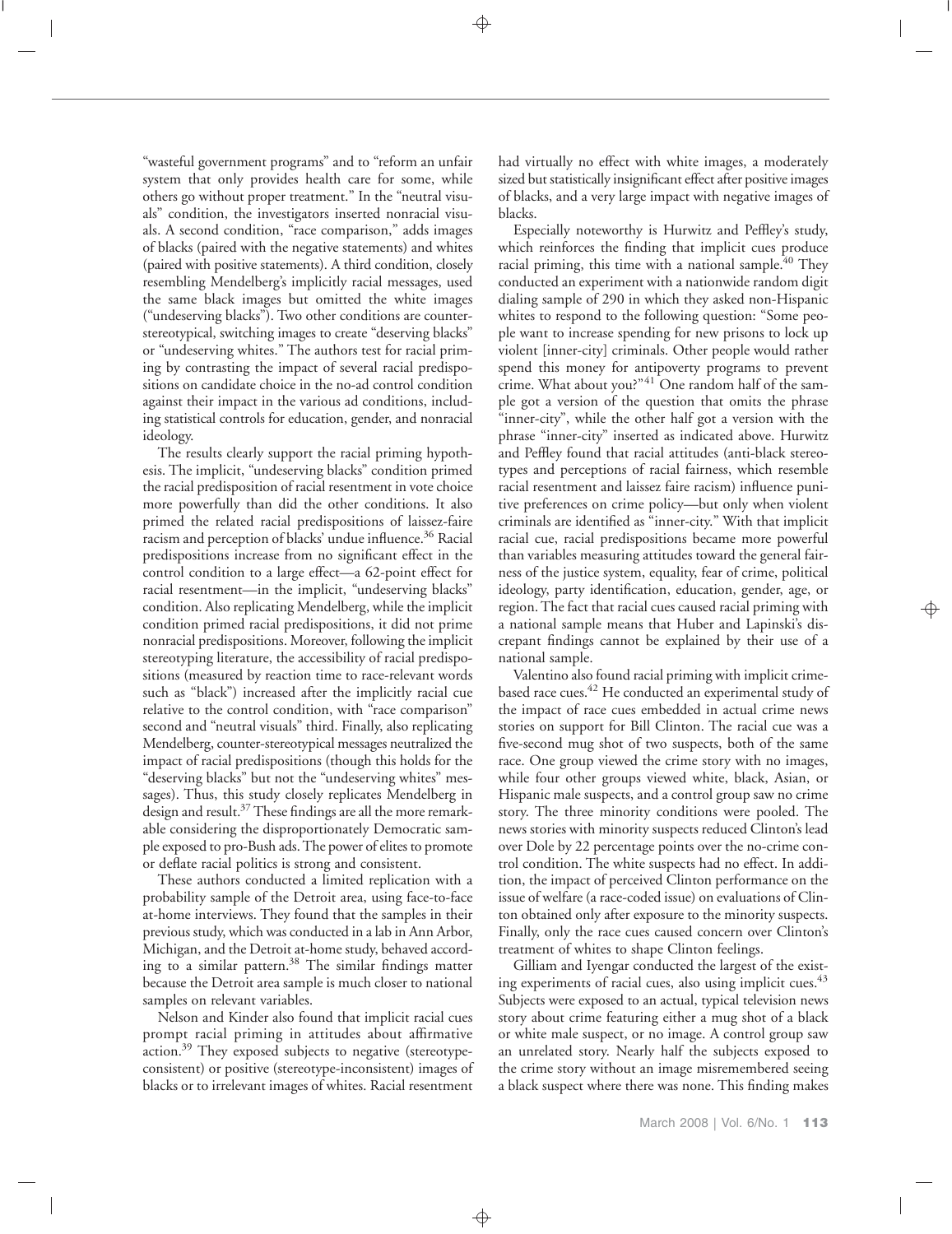## **Exchange |** Racial Priming Revived

sense in light of the documented heavy dose of racial crime coverage on local TV news and studies in psychology showing that people fill in missing information from a mental "script." Unsurprisingly, then, the black image and no image conditions had similar results, in contrast to the white image and the unrelated story. Among whites, exposure to the race cue drove dispositional attributions of and punitive remedies to crime upward by 4 to 6 percentage points. In addition, race cues increased racial resentment. So, a thousands-strong study also replicates the basic finding that implicit messages racialize whites' political preferences.

Peffley, Shields, and Williams employed a design without a no-story control condition, but their findings replicate these studies in other respects.<sup>44</sup> They exposed whites to a local news story of a violent crime, inserting an image of a white or black male suspect. Only exposure to the violent black image—the implicit race cue—elicited a strong effect of anti-black stereotypes on judgments of guilt, punishment severity, predicted recidivism, and fear and anger.

Gilliam, Valentino, and Beckmann replicated Gilliam and Iyengar, finding that exposure to implicit cues consisting of black violent criminals in local news stories increased negative racial stereotypes by 6 points, feelings of distance from blacks by 4 points, dispositional causal attributions by 4 points, and punitive crime solutions by 11 points among whites living in homogenous racial areas (as the majority of whites do).45

Domke extended these studies on the impact of implicit race cues with two new measures.<sup>46</sup> One experimental group received a news article with racially coded words such as "gangs, inner city, and crack cocaine," the other group a version without. The study asked for open-ended responses to crime. Thirty-four percent of those cued with racial code words mentioned these and related terms, more than double the percentage in the no-cue condition. Further, stereotypes of blacks and Hispanics were moderately correlated with nonracial political ideology (conservatism or liberalism) after the racial cues only.

Not only do negative messages work this way, but even messages advocating *more* spending to assist programs that benefit blacks can backfire and cause racial priming if they cue negative racial stereotypes. White conducted two experiments using such messages.<sup>47</sup> In one experiment subjects were exposed to a newspaper article about a politician who opposes the war in Iraq because it discriminates against African Americans (explicit), or because it prevents spending on programs to assist the poor (implicit), or for a nonracial reason (nonracial), or were exposed to an offissue control story. Among whites, only the implicit story increased the effect of anti-black feelings on opposition to the war relative to the off-issue control condition. Among blacks, the response consisted of a stronger effect of problack feelings on opposition to the war, and it was strongest in the explicit condition, in line with the expectation

that more explicit pro-black messages would better mobilize blacks' in-group solidarity. The second experiment found similar results on the issue of funding for food stamps, with whites racializing their opinion on food stamps only in the implicit "inner city families" condition and not in the explicit "black and Hispanic," implicit "poor," or nonracial "working American" conditions. Blacks were again more responsive to the explicit than the other messages, but also showed a negative response to the stigmatized subgroup represented by "inner city." Thus White replicates the finding that whites respond only to implicit cues to negative racial stereotypes and not to explicit cues, even in the more demanding case of a message that advocates more rather than less assistance to African Americans. He also finds that blacks respond favorably to the more explicit appeal to blacks' needs, because the more explicit reference to blacks evokes their sense of racial solidarity in the face of racial disadvantage and they do not perceive that reaction as a violation of the norm of racial equality. This finding is the mirror image of the finding about whites' rejection of explicit messages. The two mirror reactions are consonant with the argument that racial responses are tailored to racial norms, with whites perceiving that their anti-black reaction to an explicit cue is a violation of the norm and blacks perceiving that their own pro-black reaction is not such a violation. Finally, the study also demonstrates that even blacks are vulnerable to implicit anti-black appeals.

#### *Aggregate Studies*

Studies of aggregate opinion do not tell us about the mechanism, but they do find that racial cues in the media shape collective opinion on race. Kellstedt finds that aggregate public opinion on race policy shifts predictably with the negative or positive balance of media coverage of blacks.<sup>48</sup> In times when the balance of media coverage portrays blacks as having been treated unequally and there is less emphasis on the deficiencies of blacks, public opinion moves in a more liberal direction on race policy; conversely, when the balance tips away from blacks' unequal treatment and toward blacks' shortcomings, public opinion turns in a more conservative direction on race policy. Kellstedt covers the four decades from the middle of the twentieth century on, uses *Newsweek* coverage coupled with 43 pooled national samples asked 19 different survey questions on a variety of racial policy areas, and accounts for a variety of alternative explanations. It is unclear how implicit the cues are. But the main point is that an aggregate design replicates the general conclusion that the extent to which political communication about race is negative or positive corresponds to negative or positive opinion on race policy.

Gilens provides aggregate evidence on the impact of race cues on the issue of welfare.<sup>49</sup> In the mid-1960s and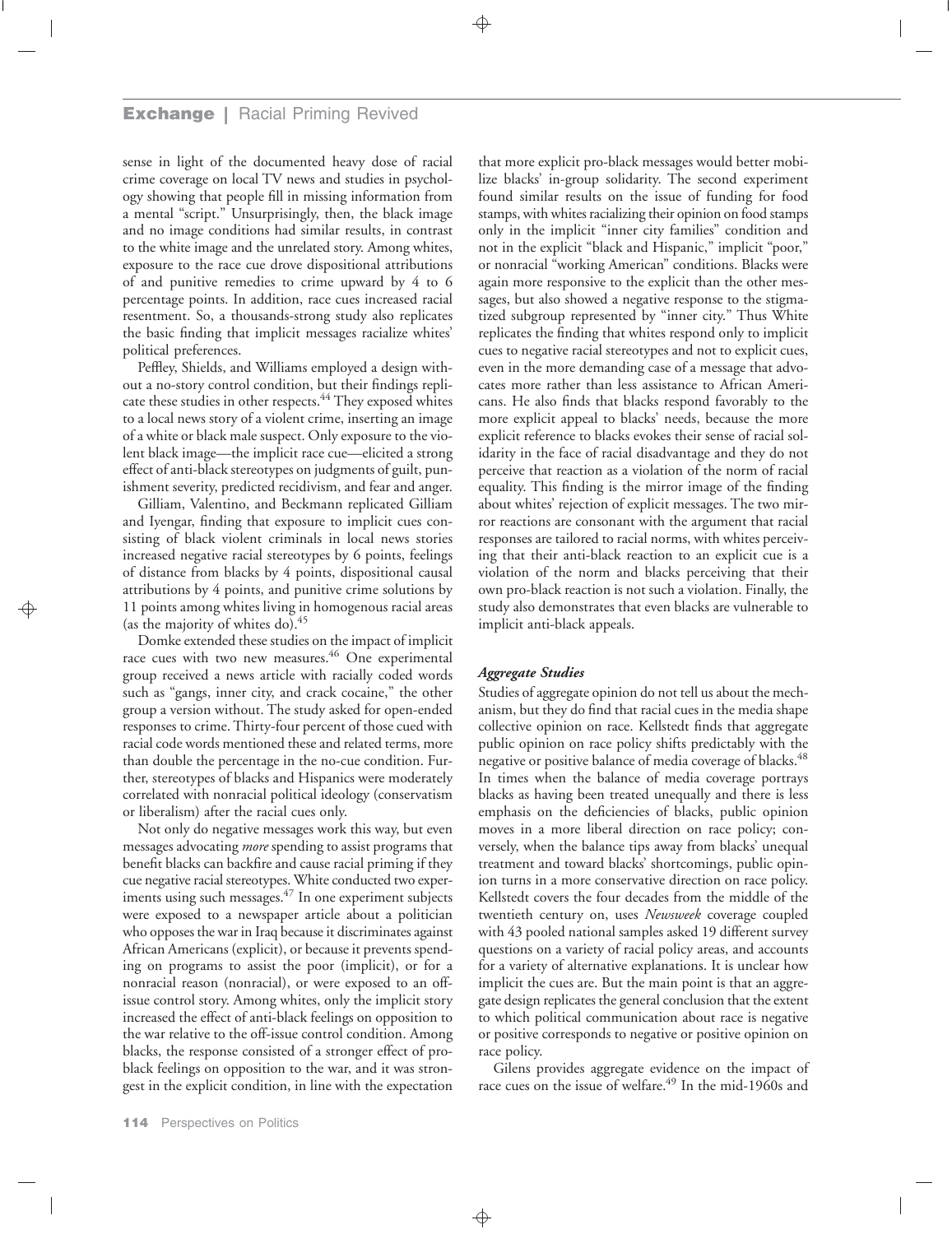1970s, as the media increasingly exaggerated the link between poverty and African Americans and increasingly portrayed them as undeserving, public opposition to generous welfare policies grew. Conversely, as the economy worsened in the 1980s, the media provided poverty coverage that featured more whites and portrayed them as more deserving, and whites' opposition to generous welfare benefits decreased significantly. Gilens specifically analyzes the images in media messages, so his results speak to the effects of racial cues. Through this analysis and by ruling out alternative explanations, Gilens shows that race cues in the media appear to racialize the white public's response.<sup>50</sup>

#### *Summary of the Literatures*

In sum, several large literatures based on various methods and samples lead to two conclusions. First, public opinion can be more or less racialized depending on the messages in the political environment. Second, in all but the aggregate studies (in which the nature of the cue is unclear), these messages appear to work implicitly, that is, they conform to Mendelberg's definition of implicit messages. These studies are sufficiently different in demographics, method, time frame, and the nature of the race cues, that their consistent conclusion is difficult to refute by reference to any one of these dimensions. A study that finds no evidence of racial response to race cues stands out from not one but several literatures showing otherwise.

### **Null Results and Manipulation Checks**

The question then is not the one posed in Huber and Lapinski's paper, namely why Huber and Lapinski failed to replicate one experiment in Mendelberg's chapter 7.<sup>51</sup> Rather, the question is why Huber and Lapinski did not replicate the accumulated findings of entire literatures.

To start, I briefly summarize Huber and Lapinski's design. Huber and Lapinski assigned subjects in their experiment A to view an implicit or explicit anti-welfare issue ad or an off-issue nonracial control ad. The implicit and explicit ads each feature an image of a black woman on welfare; the explicit condition in addition verbally targets blacks ("too many welfare recipients, especially blacks, take advantage of our tax dollars"). Subjects in experiment B were assigned to one of four anti-welfare messages: either the implicit or explicit ads from experiment A, a counterstereotypical ad replacing the image of the black welfare woman with a white counterpart, or a fourth ad designed to check for accurate audio reception that showed the white woman but used the verbal content of the explicit anti-black ad. Before the ad, they assessed subjects' predispositions, and after the ad, they asked subjects about the ad assigned to them and about their preferences on various race-related policies. The authors then tested whether

the implicit message causes a greater increase in the effect of negative racial predispositions on race policies.

As a first step, I turn to Huber and Lapinski's table 4, the key table in the paper. This table tests one of the basic hypotheses of the race cues literature in general, and the key hypothesis of the racial priming literature in particular: that racial cues strengthen the impact of racial predispositions on relevant opinion. Table 4 is striking because it consists entirely of null results; there is not a single statistically significant effect of racial messages.

When experimental conditions fail to have effects, the next logical step is to conduct a manipulation check. Huber and Lapinski's manipulation check rests on a question about whether "issue advertisements were good for democracy", worded as: "Do you think that it is good for democracy that groups run these types of ads?" $52$  (This wording does not refer to "issue ads", but Huber and Lapinski write that the question asked about "issue ads.") Answers are in five categories coded 0 to 1, with 1 indicating disagreement. The logic of using this question is to assess "both agreement with a message's policy content (stronger welfare work requirements) and the acceptability of its racial content".<sup>53</sup> The measure is problematic in several respects as a measure of whether people viewed and heard the message as intended. It is much too broad, asking about ads rather than the message at hand; it asks about the irrelevant category of issue ads and asks for a judgment about the vague concept of "good for democracy" rather than the specific and relevant category of a racial ad; and it is designed to tap evaluations of the issue content of the ad along with perception of the ad's racial/ nonracial cues. Nevertheless, Huber and Lapinski conclude that the messages were received as intended because there are statistically significant differences between conditions on this measure.

However, with over 6,300 respondents, even a small difference of means is likely to reach statistical significance, so the question is not significance alone but magnitude. In fact, the key contrast, which is between implicit and explicit conditions, amounts to a difference of only 7 percentage points in experiment A and 6 percentage points in experiment B. Also problematic for the authors' claim that the explicit message was perceived as clearly racial and therefore that the treatment was received as intended is the small difference between the explicit message and the two types of messages that did not have any stereotypical racial cues—12 percentage points in experiment A, and 8 percentage points in experiment B.

Two plausible possibilities suggest themselves to explain the apparent failure of Huber and Lapinski's experimental manipulation: 1) that many subjects did not receive their assigned message (and the faulty manipulation check leaves open the possibility that most subjects did not get their message), and 2) that racial predispositions were measured just before the messages were sent and therefore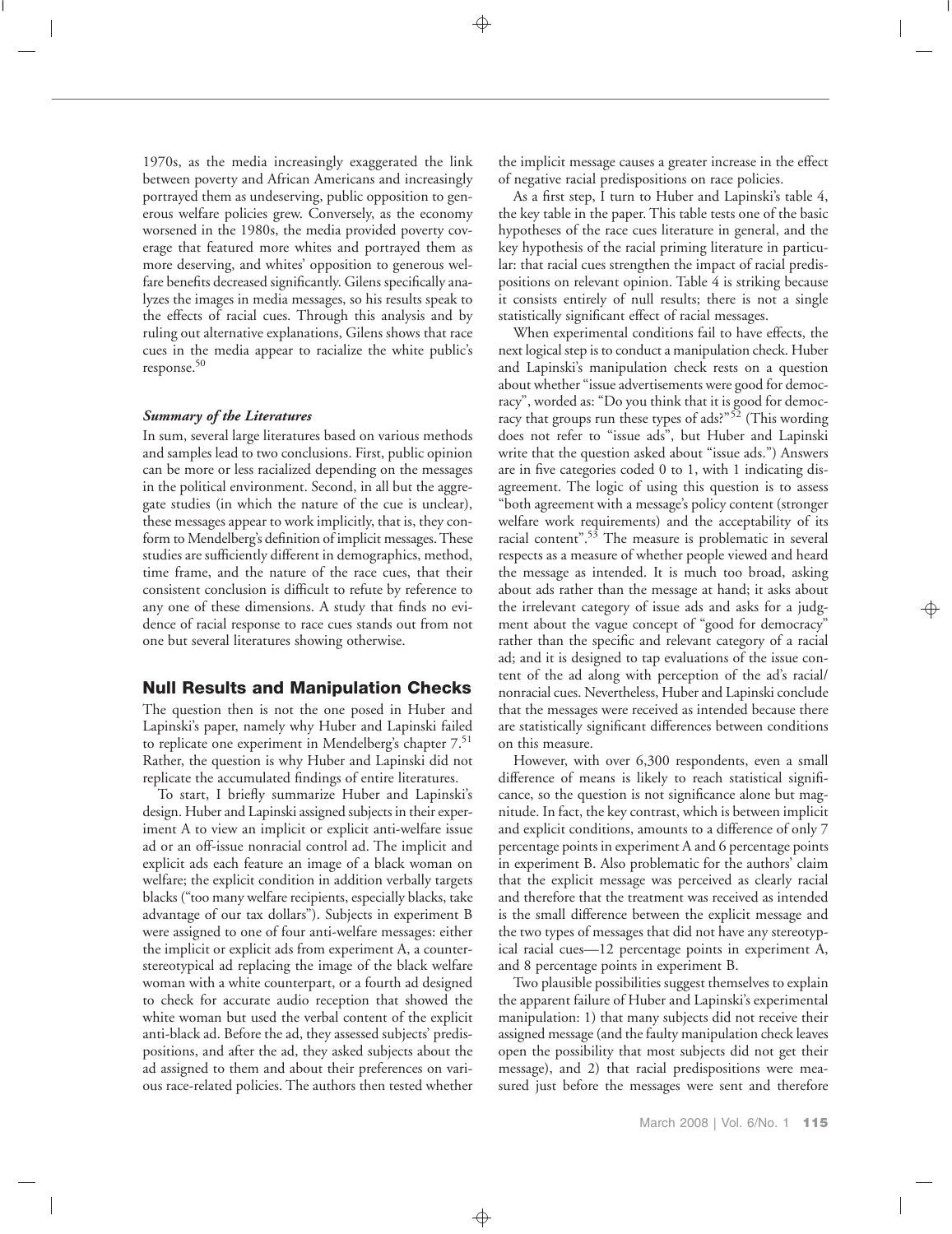likely washed out the effects of the message. I take up each explanation in turn below.

## **Explaining Null Results I: WebTV and Exposure**

First, unlike the many successful race cue studies, the Huber and Lapinski study used a WebTV survey administered via the Internet to a sample of Knowledge Networks participants in their homes. The study to which Huber and Lapinski refer readers for details of their experimental procedure is Clinton and Lapinski,<sup>54</sup> which examines the impact of (nonracial) negative campaign ads.<sup>55</sup> That paper reports that the WebTV format resulted in at least 62 percent of subjects in the initial wave failing to receive any ad because of technical difficulties (4,614 of 7,464). Because the people affected were "selected" out of viewing on roughly random criteria, Clinton and Lapinski were able to treat these unexposed subjects as a control group that did not view an ad (and they included appropriate statistical control variables).<sup>56</sup> But as it was, they found mostly null results. Since Huber and Lapinski cite this study for their procedures, we can assume that roughly the same proportion of subjects who were unable to receive ads in Clinton and Lapinski's study were similarly unable in Huber and Lapinski's study. $57$ 

That almost two-thirds of subjects supposed to get an ad probably did not get it, and yet are apparently miscoded as receiving it, has important implications for the Huber and Lapinski study. It means that the key independent variable has more measurement error than true values. Measurement error in any explanatory variable biases the estimated effects of all the variables in the model.<sup>58</sup> Bartels analyzed random measurement error in selfreported measures of media exposure. He found that about 25 percent of the observed variance was random noise. In addition, he found that about 40 percent of the variance in the opinion variables usually included as predictors of vote choice consisted of error. Consequently, the uncorrected coefficients "generally understate the effects of . . . exposure, in some cases by as much as 50 [percent]."<sup>59</sup> When accounting for message distinctiveness from exposure, failing to adjust for measurement error produced "results that fall short by  $\dots$  67 [percent] on average."<sup>60</sup> Huber and Lapinski's measurement error is much greater still, so we would expect their estimates to be depressed by even more than the examples in Bartels. Thus, Huber and Lapinski's large non-exposure rates go a long way to explain their null results.<sup>61</sup>

Skeptics might raise the counter-argument that even if many subjects are not exposed to their assigned message, there is no threat to internal validity, because subjects watch or do not watch to the same extent across conditions. However, while it is true that there is no threat to internal validity here, that is because there is no effect whose validity is threatened. Equally low exposure across conditions would explain the weak effects we observe across conditions.

Skeptics may raise a second counter-argument: that Huber and Lapinski included a condition designed to check that the ads were in fact received. In Experiment B some subjects were assigned to a condition that used the explicit condition's explicit racial audio but included a visual of a white welfare recipient. Huber and Lapinski included this explicit-audio condition to ensure that all subjects heard the audio in whatever message they were assigned. They report finding no difference in the "issue ads are bad for democracy" responses in this explicit-audio condition and the explicit condition. From this similarity in response they conclude that subjects were in fact exposed to their assigned ad. However, as noted, replies to that question do not tell us if subjects were exposed to any ad, since the question does not ask about an ad. Furthermore, the responses to this question do not vary much across the various conditions, as noted above.<sup>62</sup>

## **Explaining Null Results II: Unintended Priming Prior to Exposure**

A final explanation for the null results rests with question order. More precisely, Huber and Lapinski measured racial predispositions just before exposure to the ad, which likely neutralized the effect of the ad's racial cue.<sup>63</sup> They recognize the problem with this strategy: "We accept the risk of priming racial considerations with the pre-test."<sup>64</sup> They justify it by trading off the risk of racial priming against the risk that the racial ad will alter responses to the questions about racial predispositions. But the price paid for this design decision is that the racial questions closely preceding the ad likely primed racial dispositions for all subjects thereby muting the effect of subsequent exposure to the racial cues.

A well-established literature documents the pervasive influence of question order in surveys.<sup>65</sup> For example, asking questions about women's rights—a predisposition relevant to abortion policy—alters answers to policy questions about abortion. $66$  The prevailing theory of the survey response is that people answer survey questions by sampling from accessible considerations. Relevant prior questions shape answers to subsequent questions by making those considerations more accessible. In essence, the prior question itself acts as a cue that primes predispositions.

These findings on question order have transformed our understanding of substance (how the public decides) and method (how to prevent the huge biases introduced by seemingly small changes in question order).<sup>67</sup> The lesson here is that the close pre-message measurement of racial predispositions increases the accessibility of these predispositions, blurring the distinctions between the subsequent message conditions and undermining the ability of the race cues to elicit distinctive racial effects. If we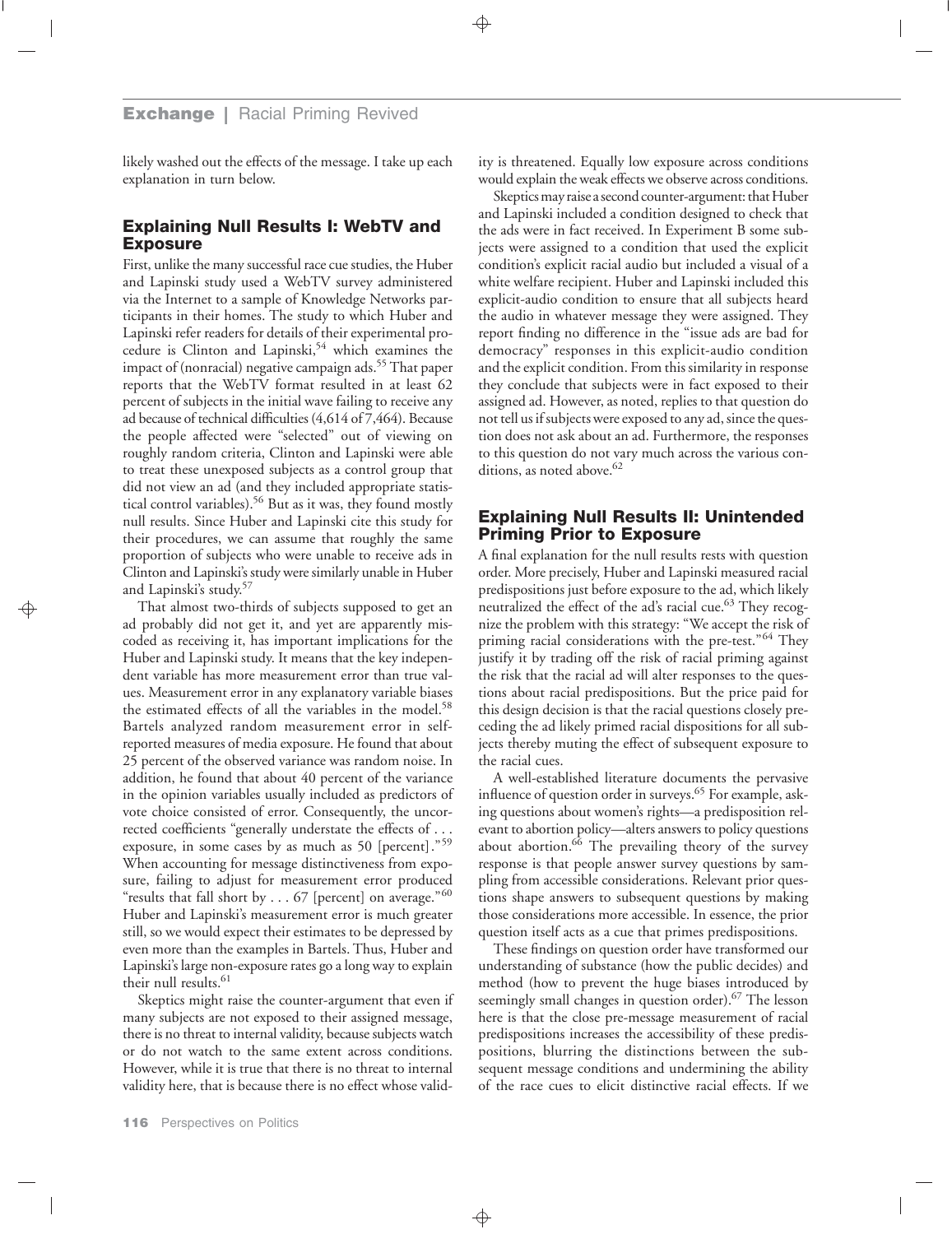want to know whether a message primes predispositions, we must measure the predispositions well in advance of the message.<sup>68</sup>

## **Why the Reasons Offered by Huber and Lapinski for the Discrepancy Fail to Explain It**

We are now in a better position to evaluate the main reasons provided by Huber and Lapinski for the discrepancy between their findings and Mendelberg's. Their first reason is that Mendelberg's study in chapter 7 was regionally specific while their study is national, and therefore more valid. However, Mendelberg replicated her Michigan study in New Jersey, and further corroborated it with the 1988 National Election study (NES), a national sample.69 More important, the basic finding of the racial effects of implicit race cues has been replicated in a variety of samples both local and national, reviewed above.

The second reason they provide for the discrepancy is that the Michigan study used only a few hundred cases while theirs used several thousand. However, the basic finding—that cues can racialize public preferences—rests on studies totaling over 5,000 cases, adding across the public opinion studies detailed above. If Mendelberg's results are due to sampling vagaries, then we would expect replications to fail, yet as reviewed above, they do not.

Third, the article claims that Mendelberg had no control group.70 In fact, in two of three separate experiments on racial priming conducted by Mendelberg, she found racial priming relative to a nonracial control group.<sup>71</sup> In addition, the Michigan study cited in Huber and Lapinski did in fact include a control condition, but as reported there, the random assignment to this condition failed and this group was significantly different from the others on a variety of demographic characteristics and thus could not be included.<sup>72</sup> The main point is that a large accumulation of studies have shown racial priming relative to a nonracial control.

Huber and Lapinski also claim that too few resentful individuals were included in the Mendelberg study and therefore the results are due to chance. But while the Michigan study did have a low resentment mean, the New Jersey study's mean approaches the mean of national samples such as NES or Huber and Lapinski's (0.50 versus 0.59 in Huber and Lapinski). In addition, Mendelberg also established the racial priming effect with the nationally representative 1988 NES, with a resentment mean of  $.60^{73}$  Finally, an abundance of other studies found racial priming, with various levels of racial predispositions.

Another explanation provided by Huber and Lapinski for their discrepant finding is that because their study was a representative national sample, it had a good distribution of education, while Mendelberg's study had a very high education level. They argue that people with more

education are especially immune to racial priming. But this argument does not explain the discrepancy. First, the poorly-educated subsample in the Huber and Lapinski study does not behave differently at conventional levels of statistical significance. Second, highly educated samples in other studies have yielded strong racial priming effects.<sup>74</sup> Third, Federico finds that a race cue prompts stronger racial associations among the better educated—it works *more* powerfully for them, not less.<sup>75</sup>

Most importantly, *the particulars of Mendelberg's study are now virtually irrelevant given the large number of studies that replicate her basic results.* Even if Mendelberg's study was set aside entirely and disregarded, its conclusion remains.

## **Conclusion**

Over a decade ago, Larry Bartels noted:

The state of research on media effects is one of the most notable embarrassments of modern social science. The pervasiveness of the mass media and their virtual monopoly over the presentation of many kinds of information must suggest to reasonable observers that what these media say and how they say it has enormous social and political consequences. Nevertheless, the scholarly literature has been much better at refuting, qualifying, and circumscribing the thesis of media impact than at supporting it.<sup>76</sup>

Bartels faulted, in part, the "limitations of research design."<sup>77</sup> In this paper I find several seemingly trivial but in fact crucial design choices that have produced the wrong conclusion from the largest study to date about the effect of media on racial politics, namely that the media have no effect. The fact that this conclusion is false matters on substance, but also on method: even the small particulars of experimental design can affect our ability to draw accurate causal inferences about public opinion.

The literature review here reveals many studies replicating the finding that implicit race cues racialize public opinion. But beyond the claim that race cues work effectively in an implicit fashion, the issue at hand revolves most centrally around the claim that *no* race cue of any kind matters. These studies contradict the Huber and Lapinski findings of null results by establishing the potency of racial cues in political judgments. In that sense, the question of implicit appeals becomes secondary; the main issue is Huber and Lapinski's failure to find any statistically significant racialized response.

Huber and Lapinski do raise the useful question of whether there are subgroups that might react favorably to explicit racial messages. It is possible that Mendelberg's conclusion that explicit messages in the post-civil rights era do not work very well is too unqualified. The next step is to discover the circumstances and reasons that make this true.

For example, in the South racial attitudes appear to lean more rightward than in the rest of the country, so explicit racial cues may have some effect there.<sup>78</sup> This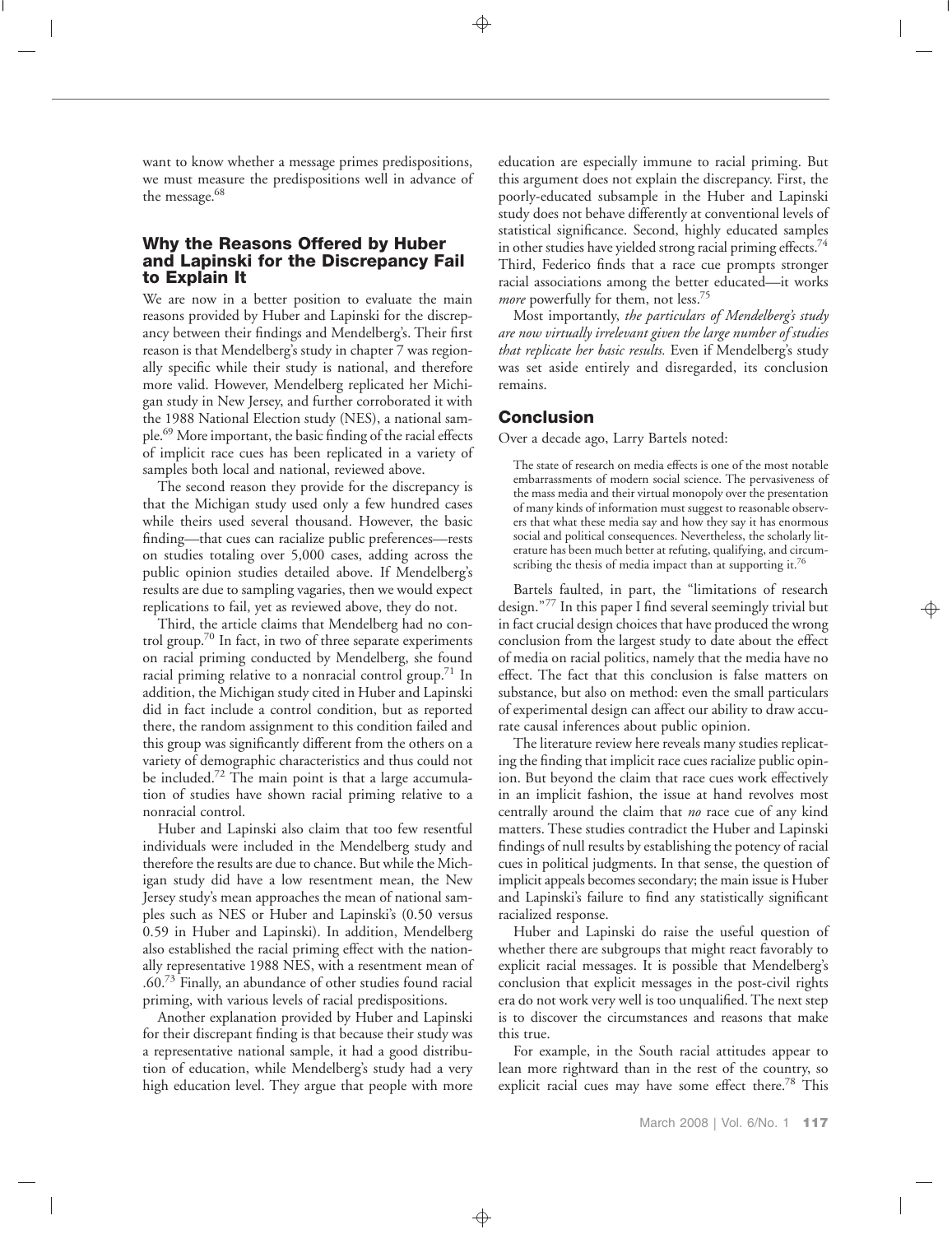## **Exchange |** Racial Priming Revived

prediction is supported by Hutchings, Walton, and Benjamin's finding that while Southern white women are fairly resistant to explicit racial messages, Southern white men are receptive.<sup>79</sup> This result also suggests that gender may be an important moderator, perhaps especially in the South.80 Huber and Lapinski specifically raise the possibility that messages are moderated by education. Their analysis is inconclusive since the messages had no statistically significant effects for either low or high education group.<sup>81</sup> Nevertheless, education deserves more attention, although Federico's findings, mentioned earlier, suggest that the direction runs opposite to that suggested by Huber and Lapinski.<sup>82</sup>

Relatedly, explicit messages may work when certain frames are used. Hutchings and Valentino suggest that messages about policy conflicts between racial groups can be explicit and still work, while messages that convey racial stereotypes are more likely to work if implicit.<sup>83</sup> This makes sense if the rejection of explicit messages results from people thinking of them as too racist. People are likely to reject the message if it conveys statements easily recognized as racist, such as categorical derogation of blacks as a group. They are less likely to reject the message if its explicit statements appear to be legitimate policy disagreements with black leaders or activists.<sup>84</sup>

A second question for future research, suggested by the literature on race cues reviewed above, is how the distinction between implicit and explicit works. In past work, I have treated these as a dichotomy, but actually it seems more accurate to think of them as end points on a continuum.85 One end of the continuum may be anchored by the subconscious cues in implicit stereotyping studies, where people are unaware that they saw a racial cue. The other may be anchored by categorical negative statements about the group as a whole. In addition, some people, such as the subjects of negative appeals, may have a low threshold of awareness for racial cues while others have a high one. If so, then the questions become 1) why and how people differ in their awareness of and sensitivity to race cues; 2) what characteristics of cues make them increasingly salient and noticeable as racial cues; and 3) how societal or cultural forces and institutions, such as the black church or the civil rights movement, shape perceptions of cues as more implicit or more explicit by socializing or mobilizing their members to be vigilant to anti-ingroup appeals.

A final and important question emerging from the literature I reviewed is how the subjects of these messages perceive and react to them. Gilliam and Iyengar find that race cues in news coverage of crime do not affect African Americans as they do white Americans.<sup>86</sup> This result is replicated and elaborated by White, to date the only study to focus on the comparison of white and black responses.<sup>87</sup> On the other hand, Valentino, Hutchings, and White offer suggestive evidence to the contrary (but with too few cases

black subgroups about whom many blacks may feel ambivalent.88 The social psychology literature on racial priming provides a complex answer to this question. In previous work I argued that the strategy of challenging explicit racial messages was an important legacy of the civil rights movement, which suggests that African Americans will be more vigilant about racial content and reject anti-black implicit messages at higher rates than nonblacks.<sup>89</sup> However, blacks also tend to be ambivalent about which black subgroup interests deserve to be included in the "black" political agenda and may seek to distance themselves from marginalized black subgroups such as drug users, which may make them susceptible to negative cues about black subgroups.<sup>90</sup> More research is needed on how disadvantaged groups, including African Americans, Latinos, Asian Americans, Native Americans, women, and immigrants all subjects of negative messages in society and politics at some times and places—are affected when receiving these messages. We also need more research on when and how these groups respond collectively and politically to these messages.<sup>91</sup> Finally, we need to better understand reactions to messages advocating more rather than less government action on behalf of African Americans.

to allow subgroup analyses), and White suggests that blacks are susceptible to some extent to negative messages about

In sum, the weight of the evidence from well over a dozen experiments and two aggregate studies, along with hundreds of implicit stereotyping studies, supports the hypothesis that race cues often racialize white public opinion. Racial messages do shape the political response of white citizens. Conversely, racialized preferences are not immutable; when the cues change, so does public opinion. In addition, much of this evidence also shows that race cues frequently work implicitly. Methodological problems explain why a massive randomized study contradicts this conclusion. The null findings for racial cues are artifacts of flawed methodology. The conclusion remains that the media and politicians strengthen or dampen the impact of race on politics in ways consequential for American democracy. Future research should take that as a given and proceed to investigate its contingencies and complexities.

### **Notes**

- 1 See Sears, Sidanius, and Bobo 2000 for a review.
- 2 Hutchings and Valentino 2004, 392.
- 3 Berinsky and Mendelberg 2005; Clawson and Trice 2000; Entman and Rojecki 2000; Gilens 1999; Huddy 1994; Kellstedt 2003; Kinder and Sanders 1996; Nelson and Kinder 1996; Sniderman and Piazza 1993.
- 4 Scholars also investigate how negative views diminish or are neutralized (e.g., Gilliam, Valentino, and Beckmann 2002; Glaser 2002; Hurwitz and Peffley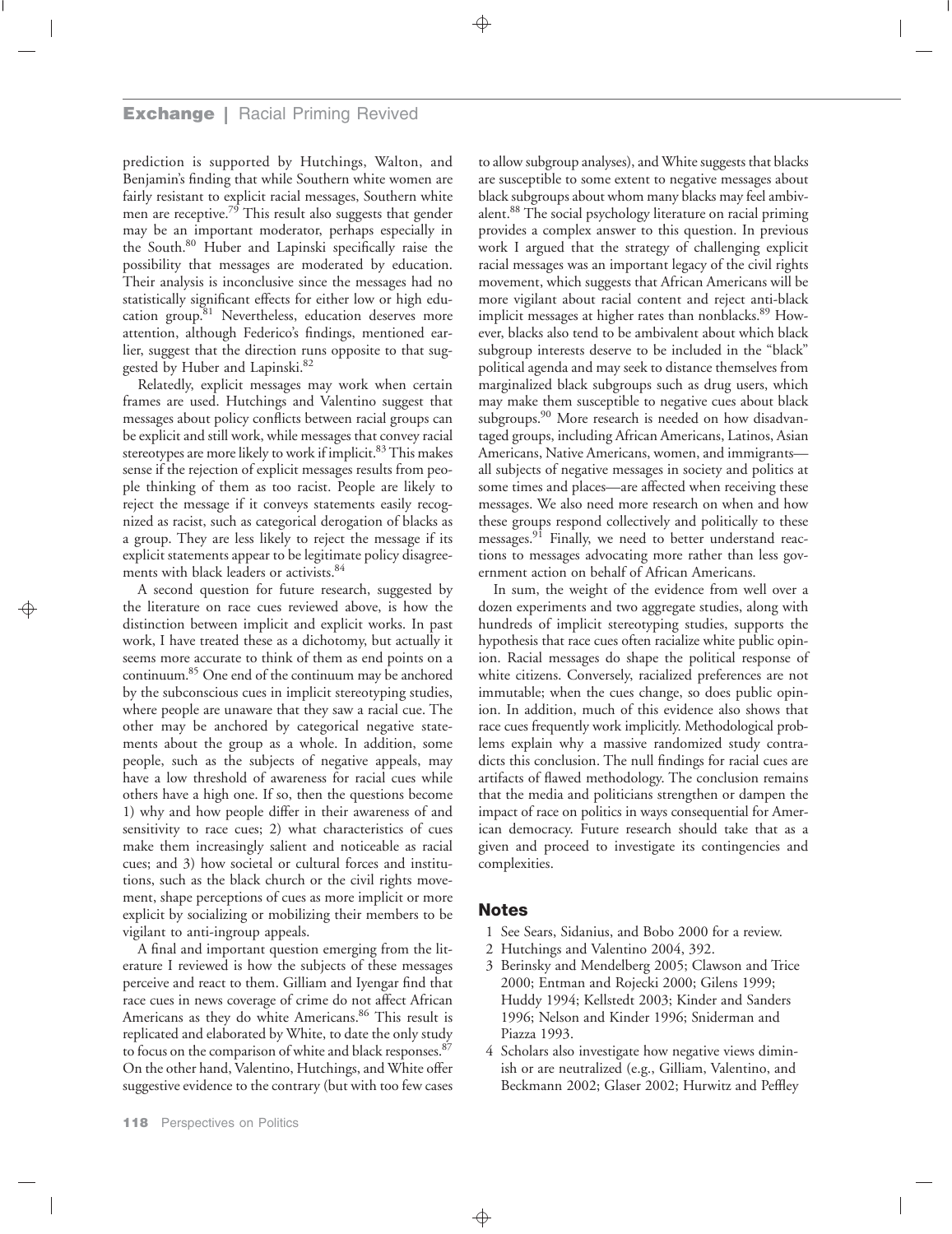1997a; Kellstedt 2003; Mendelberg 2001; Peffley and Hurwitz 1993).

- 5 Thernstrom 1987, 204.
- 6 Thernstrom 1987, 202.
- 7 Huber and Lapinski 2006.
- 8 Huber and Lapinski 2006, 421.
- 9 For U.S., see Berinsky and Mendelberg 2005; Fraga and Leal 2004; Hutchings et al. 2004. For across countries, see Chandra 2004; Dickson and Scheve 2006; Gibson and Gouws 2002.
- 10 Put differently, in this version, researchers test whether the negative racial cue especially influences people already inclined to stereotype or resent African Americans.
- 11 Mendelberg 2001, 8.
- 12 See Mendelberg 2001, ch. 1.
- 13 Berinsky 2002; Kuklinski et al. 1997.
- 14 Edsall and Edsall 1991; Jamieson 1992; Kinder and Sanders 1996; Reeves 1997.
- 15 Mendelberg 2001.
- 16 Mendelberg 1997; 2001.
- 17 Huber and Lapinski 2006, 436.
- 18 Huber and Lapinski 2006, 436.
- 19 Mendelberg 2001.
- 20 Huber and Lapinski 2006, 436.
- 21 Devine and Elliot 1995; Devine et al. 1991, Study 3; Dovidio and Gaertner 1986; Kinder and Sanders 1996; Schuman et al. 1998; Sears et al. 2000.
- 22 Wittenbrink, Judd, and Park 1997.
- 23 Payne 2001; Payne, Lambert, and Jacoby 2002.
- 24 Eberhardt et al. 2004.
- 25 Eberhardt et al. 2006.
- 26 Greenwald and Krieger 2006.
- 27 Greenwald and Krieger 2006.
- 28 Poehlman et al. 2005.
- 29 Banaji and Greenwald 1994; Bargh 1996; Bargh and Chen 1997; Bargh, Chen, and Burrows 1996; Correll et al. 2002; Devine 1989; Dovidio, Evans, and Tyler 1986; Dovidio et al. 1997; Fazio et al. 1995; Fiske et al. 1999; Krueger 1996; Macrae, Milne, and Bodenhausen 1994; Olson and Fazio 2004; Payne 2001.
- 30 Blair, Judd, and Chapleau 2004; Eberhardt et al. 2004; Eberhardt et al. 2006; Graham and Lowery 2004; Plant and Peruche 2005.
- 31 In all the experiments described here subjects were randomly assigned to a condition.
- 32 Johnson et al. 1997.
- 33 Terkildsen 1993.
- 34 Citrin, Green, and Sears 1990 conducted a survey study of an actual black candidate and did not find racial priming, but their analyses of pre-election polls are contaminated by omitting the extensive "don't know" and refusal responses to questions about the black candidate, which are likely to hide

rejection of that candidate (Berinsky 1999), and by miscoding "don't know" and refusal responses together with the most egalitarian responses on the stereotype scales.

- 35 Valentino, Hutchings, and White 2002.
- 36 Bobo and Smith 1998.
- 37 Mendelberg 1997; 2001.
- 38 Valentino, Traugott, and Hutchings 2002.
- 39 Nelson and Kinder 1996.
- 40 Hurwitz and Peffley 2005.
- 41 Hurwitz and Peffley 2005, 102–103.
- 42 Valentino 1999.
- 43 Gilliam and Iyengar 2000.
- 44 Peffley, Shields, and Williams 1996.
- 45 Gilliam, Valentino, and Beckmann 2002; Gilliam and Iyengar 2000.
- 46 Domke 2001.
- 47 White 2007.
- 48 Kellstedt 2003.
- 49 Gilens 1999.
- 50 See also Entman and Rojecki 2000 for content analyses of various media. Winter 2006 also finds that discourse about social security racializes opinion on that issue, associating it with whiteness in a mirror image of the findings on welfare.
- 51 Mendelberg 2001.
- 52 Huber and Lapinski 2006, 424, 427.
- 53 Huber and Lapinski 2006, 427.
- 54 Clinton and Lapinski 2004.
- 55 Huber and Lapinski 2006, 423, n. 5. This is one of only two published studies of political ads using WebTV, and the study using by far the largest number of respondents. The other study is Gale et al. 2005. A recent KN study by Brooks and Geer of negative campaign appeals used brief written statements rather than ads that must be downloaded, and this difference may have been important; in any case, it does not seem to have suffered the problem of indistinguishable treatments, with a manipulation check yielding percentages of 64 percent, 44 percent and 23 percent for the three basic conditions (Brooks and Geer 2007, 6).
- 56 Clinton and Lapinski 2004, 76, n. 8.
- 57 Knowledge Networks provided information only about general current procedures and without sufficient detail to evaluate these procedures or to know which procedures were followed by Huber and Lapinski (Mike Dennis, e-mail March 3, March 13, 2006). The "download rate" for the most recent studies exposing viewers to ads is 75 percent–78 percent but no academic studies are included in this set so this rate does not apply to Huber and Lapinski.
- 58 Achen 1983.
- 59 Bartels 1993, 270, 271.
- 60 Bartels 1993, 275.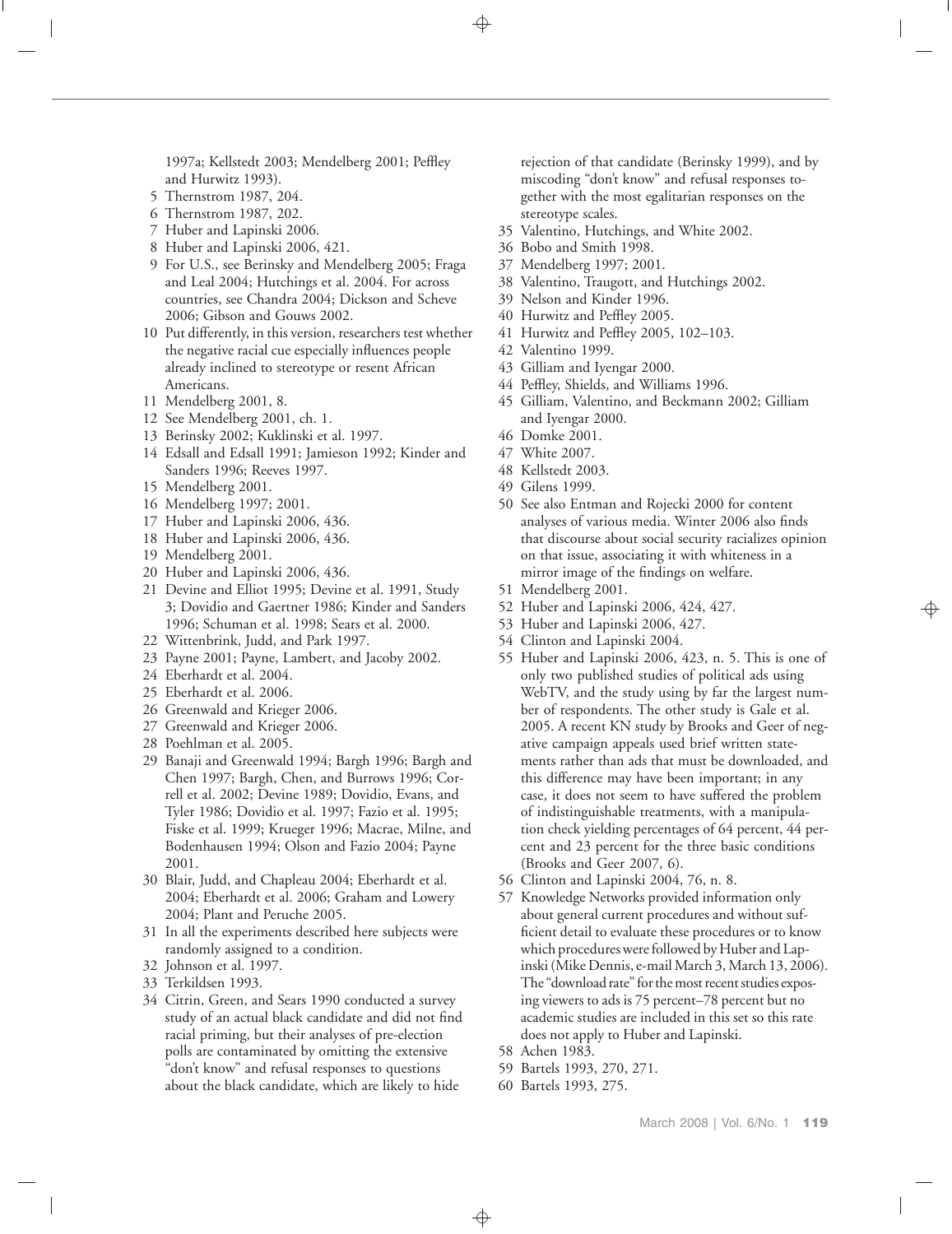- 61 Of course, it is more realistic for study participants to view ads in their own homes. But if the goal is to make strong causal inferences and a controlled experiment is run toward that end which assumes full exposure by every subject, then we need to ascertain that this level of control was in fact exercised.
- 62 Finally, I consider the possibility that the particular message used by Huber and Lapinski was ineffectively constructed. This is unlikely because in Gilliam's study exposure to the same images used by Huber and Lapinski for the black versus white welfare "queen" produced a 5-point increase in opposition to welfare spending and a 10-point increase in negative views of welfare recipients, so the images could not have been a total wash (Gilliam 1999). I do not include this study in my discussion of the public opinion literature because its full details have not yet been published.
- 63 Huber and Lapinski 2006, 424, n. 7.
- 64 Huber and Lapinski 2006, 424, n. 7.
- 65 Bradburn 1982; Schuman and Presser 1981; Tourangeau and Rasinski 1988.
- 66 Tourangeau and Rasinski 1988.
- 67 Bartels 2003; Berinsky 2004; Zaller 1992.
- 68 See Mendelberg 2001.
- 69 Mendelberg 2001.
- 70 Huber and Lapinski 2006, 424.
- 71 One experiment is reported in Mendelberg 2001, ch. 8, and the other in a 1997 article also described on p. 184 of the book. Mendelberg writes of the New Jersey experiment: "the impact of resentment on candidate choice is negligible when the candidate does not engage in a racial appeal. Resentment makes a good deal of difference to candidate choice, but only when candidates communicate racial messages" (2001, 219–220).
- 72 Huber and Lapinski 2006, 197, n. 8.
- 73 Mendelberg 2001, 188.
- 74 Mendelberg 2001 and Valentino, Hutchings, and White 2002; also, many implicit stereotyping studies are conducted on well educated samples.
- 75 Federico 2004. Another possibility for the discrepancy, not suggested by Huber and Lapinski, is that the implicit message used in Mendelberg is too overt for the "post-Willie Horton" period. However, Valentino, Hutchings, and White 2002 found strong racial effects for messages very similar to Mendelberg's during the 2000 campaign, over a decade after the media discussion of Horton, so this, too, fails as an explanation.
- 76 Bartels 1993, 267.
- 77 Bartels 1993, 267.
- 78 Glaser and Gilens 1997; Kuklinski, Cobb, and Gilens 1997; Kuklinski et al. 1997; Valentino and Sears 2005.
- 79 Hutchings, Walton, and Benjamin 2005.
- 80 See also Hutchings et al. 2004; Kuklinski, Cobb and Gilens 1997.
- 81 Huber and Lapinski 2006, figure 5. See also p. 436. In other analyses of the effect of education they interact education with racial predispositions without including the main effect of education (tables 5 and 6). The results in figure 5 may well derive from a model that omitted this term as well (the model's specification is not reported).
- 82 Federico 2004.
- 83 Hutchings and Valentino 2003.
- 84 Relatedly, explicit messages may work when the first black candidate is poised to win an influential office and is perceived as a challenge to whites' interests. Reeves' 1997 experimental study identified the candidates verbally as "black" or "white," and the black candidate as "seeking to become the city's first black mayor." Reeves codes this as a subtle appeal, but it appears explicit by Mendelberg's definition. Negative racial predispositions kick in against the black candidate, but only when the disagreement is over affirmative action, not when it is about the environment.
- 85 Mendelberg 2001.
- 86 Gilliam and Iyengar 2000.
- 87 White 2007.
- 88 Valentino, Hutchings, and White 2002.
- 89 Mendelberg 2001.
- 90 Cohen 1999.
- 91 Dawson and Wilson 1991.

## **References**

- Achen, Christopher H. 1983. Toward theories of data: The state of political methodology. In *Political Science:The State of the Discipline,*ed. AdaW. Finifter.Washington, DC: American Political Science Association.
- Banaji, Mahzarin R., and Anthony G. Greenwald. 1994. Implicit stereotyping and prejudice. In *The Psychology of Prejudice: The Ontario Symposium,* ed. Mark P. Zanna and James M. Olson, vol. 7. Hillsdale, NJ: Erlbaum.
- Bargh, John A. 1996. Principles of automaticity. In *Social Psychology: Handbook of Basic Principles,* ed. E. Tory Higgins and Arie W. Kruglanski. New York: Guilford.
- Bargh, John A., and Mark Chen. 1997. Nonconscious behavioral confirmation processes: The self-fulfilling consequences of automatic stereotype activation. *Journal of Experimental Social Psychology* 33 (5): 541–60.
- Bargh, John A., Mark Chen, and Lara Burrows. 1996. Automaticity of social behavior: Direct effects of trait construct and stereotype priming on action. *Journal of Personality and Social Psychology* 71 (2): 230–44.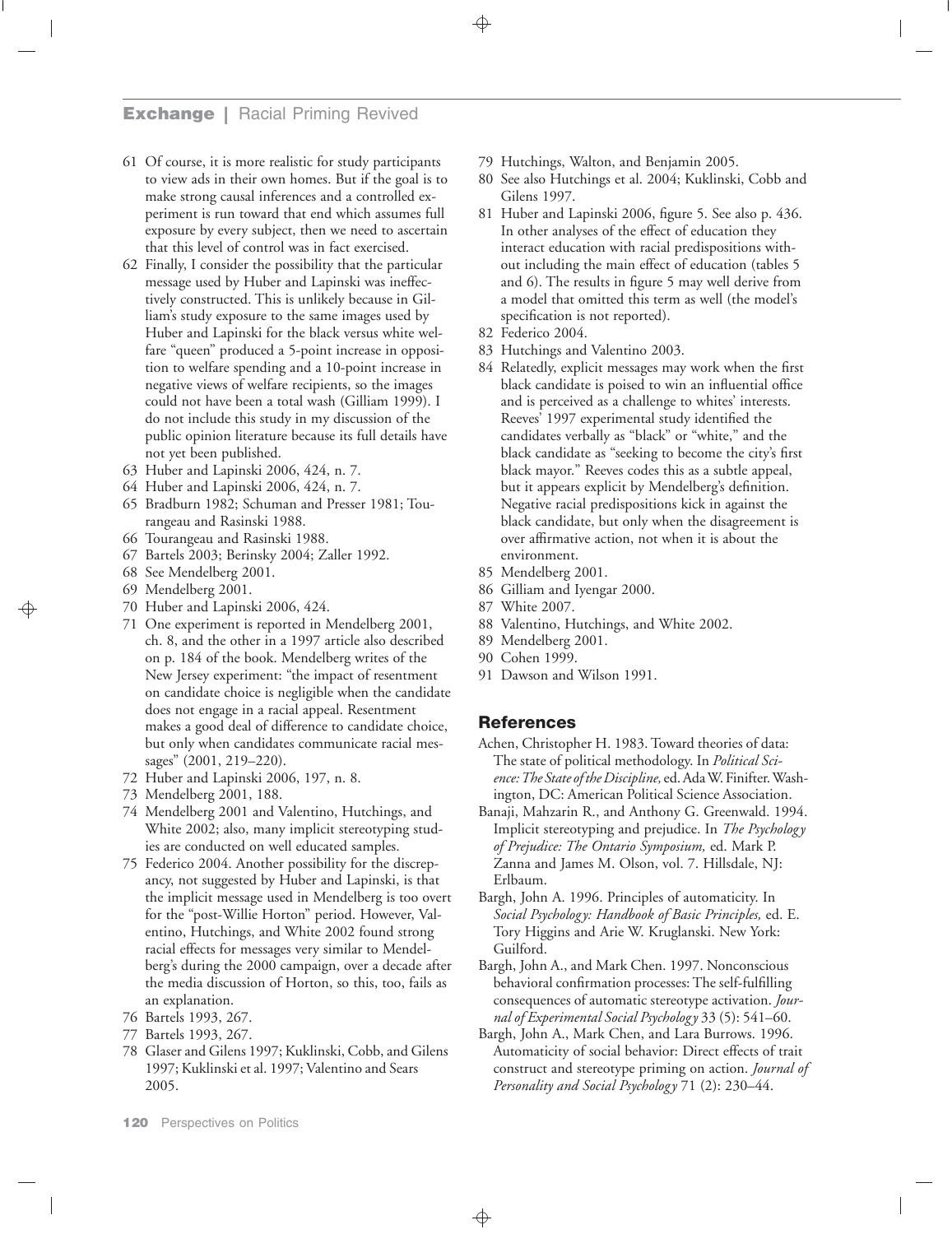Bartels, Larry M. 1993. Messages received: The political impact of media exposure. *American Political Science Review* 87 (2): 267–84.

Bartels, Larry M. 2003. Democracy with attitudes. In *Electoral Democracy,* ed. Michael MacKuen and George Rabinowitz. Ann Arbor: University of Michigan Press.

Berinsky, Adam J. 1999. The two faces of public opinion. *American Journal of Political Science* 43 (4): 1209–30.

Berinsky, Adam J. 2002. Political context and the survey response: The dynamics of racial policy opinion. *Journal of Politics* 64 (2): 567–84.

Berinsky, Adam J. 2004. *Silent Voices.* Princeton: Princeton University Press.

Berinsky, Adam J., and Tali Mendelberg. 2005. The indirect effects of discredited stereotypes in judgments of Jewish leaders. *American Journal of Political Science* 49 (4): 845–64.

Blair, Irene V., Charles M. Judd, and Kristine M. Chapleau. 2004. The influence of Afrocentric facial features in criminal sentencing. *Psychological Science* 15  $(1): 674 - 79.$ 

Bobo, Lawrence D., and Ryan A. Smith. 1998. From Jim Crow racism to laissez-faire racism: The transformation of racial attitudes. In *Beyond Pluralism: The Conception of Groups and Group Identities in America,* ed. Wendy F. Katkin, Ned C. Landsman, and Andrea Tyree. Chicago: University of Illinois Press.

Bradburn, Norman. 1982. Question-wording effects in surveys. In *Question Framing and Response Consistency,* ed. R. Hogarth. San Francisco: Jossey-Bass.

Brooks, Deborah J., and John G. Geer. 2007. Beyond negativity: The effects of incivility on the electorate. *American Journal of Political Science* 51 (1): 1–16.

Chandra, Kanchan. 2004. *Why Ethnic Parties Succeed: Patronage and Ethnic Headcounts in India.* Cambridge: Cambridge University Press.

Citrin, Jack, Donald Green, and David O. Sears. 1990. White reactions to black candidates: When does race matter? *Public Opinion Quarterly* 54 (1): 74–96.

Clawson, Rosalee A., and Rakuya Trice. 2000. Poverty as we know it: Media portrayals of the poor. *Public Opinion Quarterly* 64 (1): 53–64.

Clinton, Joshua D., and John S. Lapinski. 2004. "Targeted" advertising and voter turnout: An experimental study of the 2000 presidential election. *Journal of Politics* 66 (1): 69–96.

Cohen, Cathy. 1999. *The Boundaries of Blackness.* Chicago: University of Chicago.

Correll, Joshua, Bernadette Park, Charles M. Judd, and Bernd Wittenbrink. 2002. The police officer's dilemma: Using ethnicity to disambiguate potentially threatening individuals. *Journal of Personality and Social Psychology* 83 (6): 1314–29.

Dawson, Michael and Ernest Wilson III. 1991. Paradigms and paradoxes: Political science and the study of African American politics. In *Political Science: Looking to the Future,* ed. William Crotty, vol. 1. Evanston, IL: Northwestern University Press.

Devine, Patricia G. 1989. Stereotypes and prejudice: Their automatic and controlled components. *Journal of Personality and Social Psychology* 56 (1): 680–90.

Devine, Patricia G., and Andrew J. Elliot. 1995. Are racial stereotypes really fading? The Princeton trilogy revisited. *Personality and Social Psychology Bulletin* 21 (11): 1139–50.

Devine, Patricia G., Margo J. Monteith, Julia R. Zuwerink, and Andrew J. Elliot. 1991. Prejudice with and without compunction. *Journal of Personality and Social Psychology* 60 (6): 817–30.

Dickson, Eric, and Kenneth Scheve. 2006. Social identity, political speech and electoral competition. *Journal of Theoretical Politics* 18 (1): 5–39.

Domke, David. 2001. Racial cues and political ideology: an examination of associative priming. *Communication Research* 28 (6): 772–801.

Dovidio, John F., and Samuel Gaertner. 1986. Prejudice, discrimination, and racism. In *Prejudice, Discrimination, and Racism,* ed. John F. Dovidio and Samuel Gaertner. New York: Academic Press.

Dovidio, John F., Kerry Kawakami, Craig Johnson, Brenda Johnson, and Adaiah Howard. 1997. On the nature of prejudice: Automatic and controlled processes. *Journal of Experimental Social Psychology* 33  $(5): 510-40.$ 

Dovidio, John F., Nancy Evans, and Richard B. Tyler. 1986. Racial stereotypes: The contents of their cognitive representations. *Journal of Experimental Social Psychology* 22 (1): 22–37.

Eberhardt, Jennifer L., Phillip Atiba Goff, Valerie J. Purdie, and Paul G. Davies. 2004. Seeing black: Race, crime, and visual processing. *Journal of Personality and Social Psychology* 87 (6): 876–93.

Eberhardt, Jennifer L., Paul G. Davies, Valerie J. Purdie-Vaughns, and Sheri Lynn Johnson. 2006. Looking deathworthy: Perceived stereotypicality of black defendants predicts capital-sentencing outcomes. *Psychological Science* 17 (5): 383–86.

Edsall, Thomas B., and Mary D. Edsall. 1991. "When the Official Subject Is Presidential Politics, Taxes, Welfare, Crime, Rights, or Values . . . the Real Subject Is Race." *Atlantic Monthly* (May): 53–86.

Entman, Robert M., and Andrew Rojecki. 2000. *The Black Image in the White Mind: Media and Race in America.* Chicago: University of Chicago Press.

Fazio, Russell H., Joni R. Jackson, Bridget C. Dunton, and Carol J. Williams. 1995. Variability in automatic activation as an unobtrusive measure of racial atti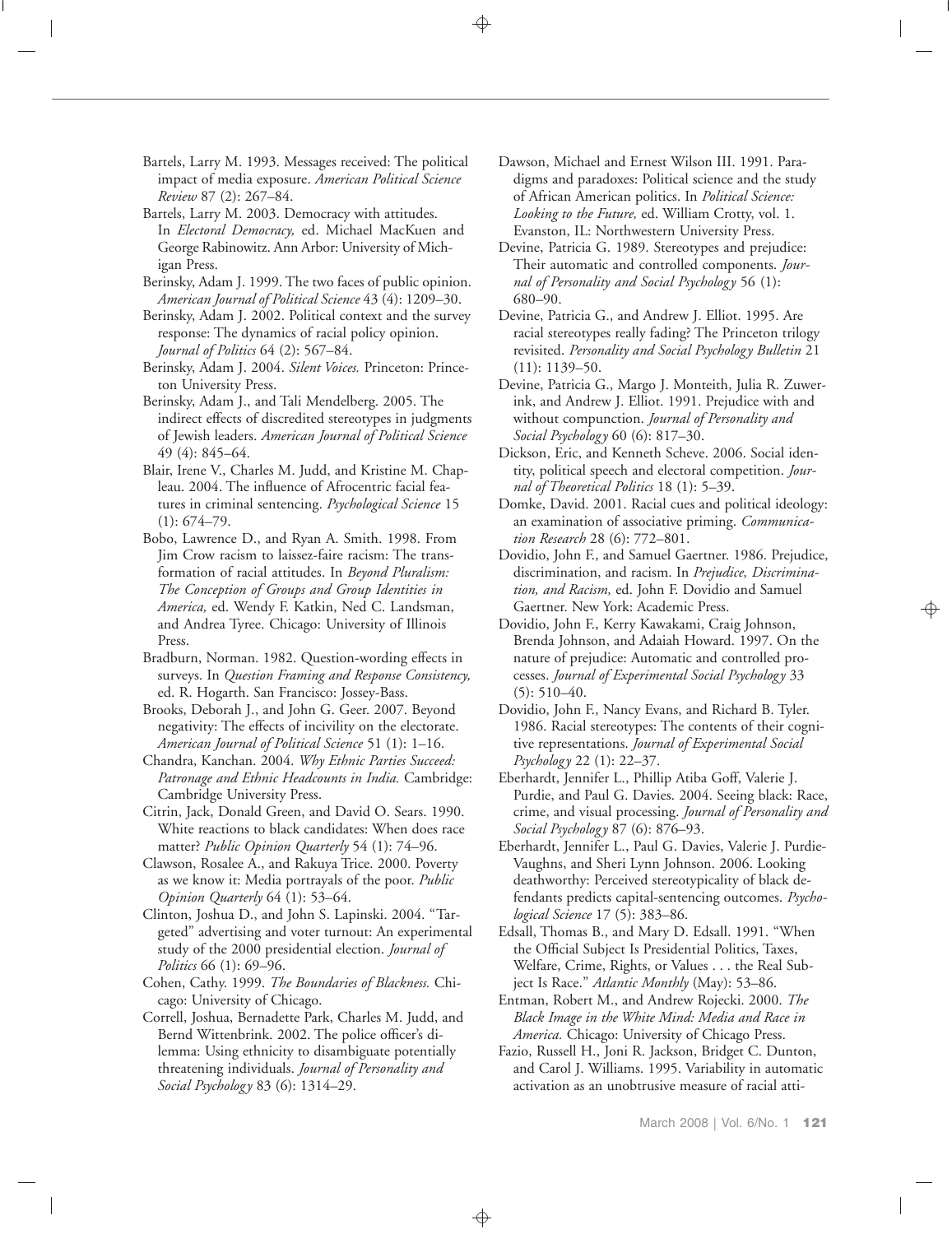tudes: A bona fide pipeline? *Journal of Personality and Social Psychology* 69 (6): 1013–27.

Federico, Christopher M. 2004. When do welfare attitudes become racialized? The paradoxical effects of education. *American Journal of Political Science* 48 (2): 374–91.

- Fiske, Alan P., Shinobu Kitayama, Hazel R. Markus, and Richard E. Nisbett. 1999. The cultural matrix of social psychology. In *The Handbook of Social Psychology,* ed. Daniel T. Gilbert, Susan T. Fiske, and Gardner Lindzey, vol. 2. Boston: McGraw-Hill.
- Fraga, Luis R., and David L. Leal. 2004. Playing the "Latino card": Race, ethnicity, and national party politics in 2000 and 2004. *Du Bois Review: Social Science Research on Race* 1: 297–317

Gale, Kristina, Betsey Gimbel Hawkins, Richard Hawkins, David B. Magleby, J. Quin Monson, and Kelly D. Patterson. 2005. Elections: effects of the stand by your ad provision on attitudes about candidates and campaigns. *Presidential Studies Quarterly* 35 (4): 771–83.

Gibson, James L., and Amanda Gouws. 2002 *Overcoming Intolerance in South Africa: Experiments in Democratic Persuasion.* New York: Cambridge University Press.

Gilens, Martin. 1999. *Why Americans Hate Welfare.* Chicago: University of Chicago Press.

Gilliam, Frank D. 1999. The "welfare queen" experiment: How viewers react to images of African-American mothers on welfare. *Nieman Reports* 53 (2): 112–19.

Gilliam, Frank D., and Shanto Iyengar. 2000. Prime suspects: The influence of local television news on the viewing public. *American Journal of Political Science* 44 (3): 560–73.

Gilliam, Frank D., Nicholas A. Valentino, and Matthew N. Beckmann. 2002. Where you live and what you watch: The impact of racial proximity and local television news on attitudes about race and crime. *Political Research Quarterly* 55 (4): 755–80.

Glaser, James M. 2002. White voters, black schools: Structuring racial choices with a checklist ballot. *American Journal of Political Science* 46 (1): 35–46.

Glaser, James M., and Martin Gilens 1997. Interregional migration and political resocialization: A study of racial attitudes under pressure. *Public Opinion Quarterly* 61 (1): 72–86.

Graham, Sandra, and Brian S. Lowery. 2004. Priming unconscious racial stereotypes about adolescent offenders. *Law and Human Behavior* 28 (5): 483–504.

Greenwald, Anthony G., and Linda Krieger. 2006. Implicit bias: Scientific foundations. *California Law Review* Symposium on Behavioral Realism and Implicit Social Cognition. Berkeley: California Law Review, Inc.

Huber, Gregory A., and John Lapinski. 2006. The "race card" revisited: Assessing racial priming in policy

contests. *American Journal of Political Science* 48 (2): 375–401.

Huddy, Leonie. 1994. The political significance of voters' gender stereotypes. *Research in Micropolitics* 4: 169–93.

Hurwitz, Jon, and Mark Peffley. 1997a. Racial stereotypes and whites' political views of blacks in the context of welfare and crime. *American Journal of Political Science* 41 (1): 30–60.

Hurwitz, Jon, and Mark Peffley. 2005. Playing the race card in the post-Willie Horton era. *Public Opinion Quarterly* 69 (1): 99–112.

Hutchings, Vincent L., and Nicholas A. Valentino. 2003. "Wedge Politics: The Structure and Function of Racial Group Cues in Contemporary American Politics." Presented at the Eagleton School, Rutgers University.

Hutchings, Vincent L., and Nicholas A. Valentino. 2004. The centrality of race in American politics. *Annual Review of Political Science* 7: 383–408.

Hutchings, Vincent L., Hanes Walton, Jr., and Andrea Benjamin. 2005. "Heritage or Hate? Race, Gender, Partisanship and the Georgia State Flag Controversy." Presented at the 101st Annual Meeting of the American Political Science Association. Washington, DC, September 1–4.

Hutchings, Vincent L., Nicholas A. Valentino, Tasha S. Philpot, and Ismail K. White. 2004. The compassion strategy: Race and the gender gap in campaign 2000. *Public Opinion Quarterly* 68 (4): 512–41.

Jamieson, Kathleen H. 1992. *Dirty Politics: Deception, Distraction, and Democracy.* New York: Oxford University Press.

Johnson, James D., Mike S. Adams, William Hall, and Leslie Ashburn. 1997. Race, media, and violence: Differential racial effects of exposure to violent news stories. *Basic and Applied Social Psychology* 19 (1): 81–90.

Kellstedt, Paul M. 2003. *The Mass Media and the Dynamics of American Racial Attitudes.* Cambridge: Cambridge University Press.

Kinder, Donald, and Lynn Sanders. 1996. *Divided by Color.* Chicago: University of Chicago Press.

Krueger, Joachim. 1996. Personal beliefs and cultural stereotypes about racial characteristics. *Journal of Personality and Social Psychology* 71 (3): 536–48.

Kuklinski, James H., Paul M. Sniderman, Kathleen Knight, Thomas Piazza, Phillip E. Tetlock, Gordon R. Lawrence, and Barbara Mellers. 1997. Racial prejudice and attitudes toward affirmative action. *American Journal of Political Science* 41 (2): 402–19.

Kuklinski, James H., Michael D. Cobb, and Martin Gilens. 1997. Racial attitudes and the "New South." *Journal of Politics* 59 (2): 323–49.